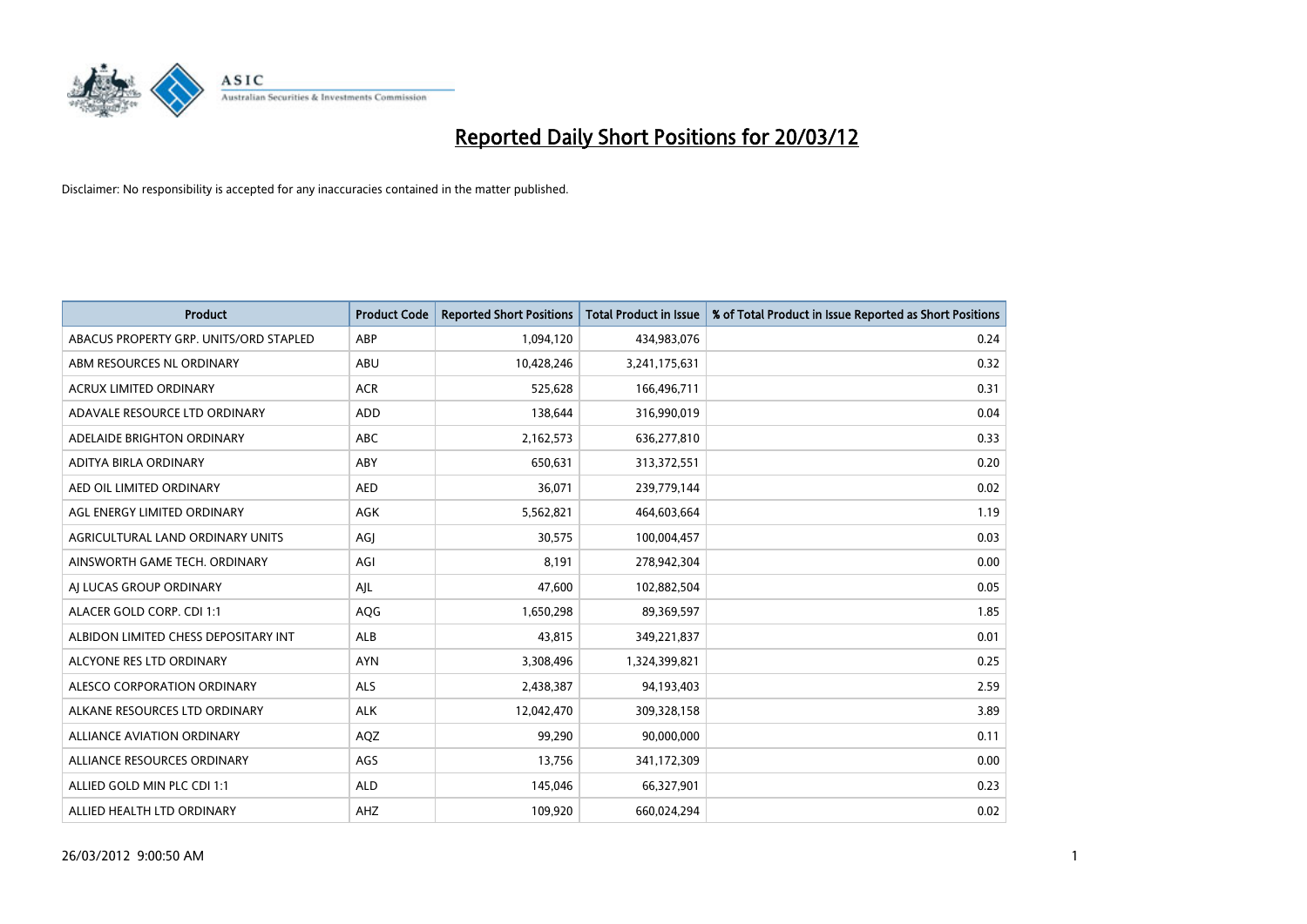

| Product                                 | <b>Product Code</b> | <b>Reported Short Positions</b> | <b>Total Product in Issue</b> | % of Total Product in Issue Reported as Short Positions |
|-----------------------------------------|---------------------|---------------------------------|-------------------------------|---------------------------------------------------------|
| ALTONA MINING LTD ORDINARY              | <b>AOH</b>          | 727,954                         | 522,091,038                   | 0.14                                                    |
| ALUMINA LIMITED ORDINARY                | <b>AWC</b>          | 64,960,036                      | 2,440,196,187                 | 2.62                                                    |
| AMADEUS ENERGY ORDINARY                 | AMU                 | 454,000                         | 269,607,211                   | 0.17                                                    |
| AMALGAMATED HOLDINGS ORDINARY           | <b>AHD</b>          | 22,447                          | 157,596,140                   | 0.01                                                    |
| AMCOR LIMITED ORDINARY                  | AMC                 | 5,474,358                       | 1,206,684,923                 | 0.43                                                    |
| AMP LIMITED ORDINARY                    | AMP                 | 12,335,363                      | 2,854,672,784                 | 0.43                                                    |
| AMPELLA MINING ORDINARY                 | <b>AMX</b>          | 1,269,490                       | 229,062,032                   | 0.54                                                    |
| ANSELL LIMITED ORDINARY                 | <b>ANN</b>          | 2,893,974                       | 130,656,668                   | 2.22                                                    |
| ANTARES ENERGY LTD ORDINARY             | AZZ                 | 203,283                         | 260,000,000                   | 0.08                                                    |
| ANZ BANKING GRP LTD ORDINARY            | ANZ                 | 19,657,332                      | 2,679,508,264                 | 0.70                                                    |
| APA GROUP STAPLED SECURITIES            | APA                 | 22,863,025                      | 644,485,583                   | 3.55                                                    |
| APEX MINERALS NL ORDINARY               | AXM                 | 885,146                         | 5,550,243,713                 | 0.02                                                    |
| APN EUROPEAN RETAIL UNITS STAPLED SEC.  | <b>AEZ</b>          | 11,832                          | 544,910,660                   | 0.00                                                    |
| APN NEWS & MEDIA ORDINARY               | <b>APN</b>          | 26,857,649                      | 630,211,415                   | 4.25                                                    |
| AQUARIUS PLATINUM. ORDINARY             | <b>AQP</b>          | 10,217,572                      | 470,312,578                   | 2.15                                                    |
| AQUILA RESOURCES ORDINARY               | <b>AQA</b>          | 4,424,625                       | 411,804,442                   | 1.05                                                    |
| ARAFURA RESOURCE LTD ORDINARY           | ARU                 | 12,316,870                      | 367,980,342                   | 3.33                                                    |
| ARB CORPORATION ORDINARY                | ARP                 | 91,341                          | 72,481,302                    | 0.11                                                    |
| ARDENT LEISURE GROUP STAPLED SECURITIES | AAD                 | 1,340,182                       | 334,209,401                   | 0.41                                                    |
| ARISTOCRAT LEISURE ORDINARY             | ALL                 | 13,817,749                      | 543,181,024                   | 2.54                                                    |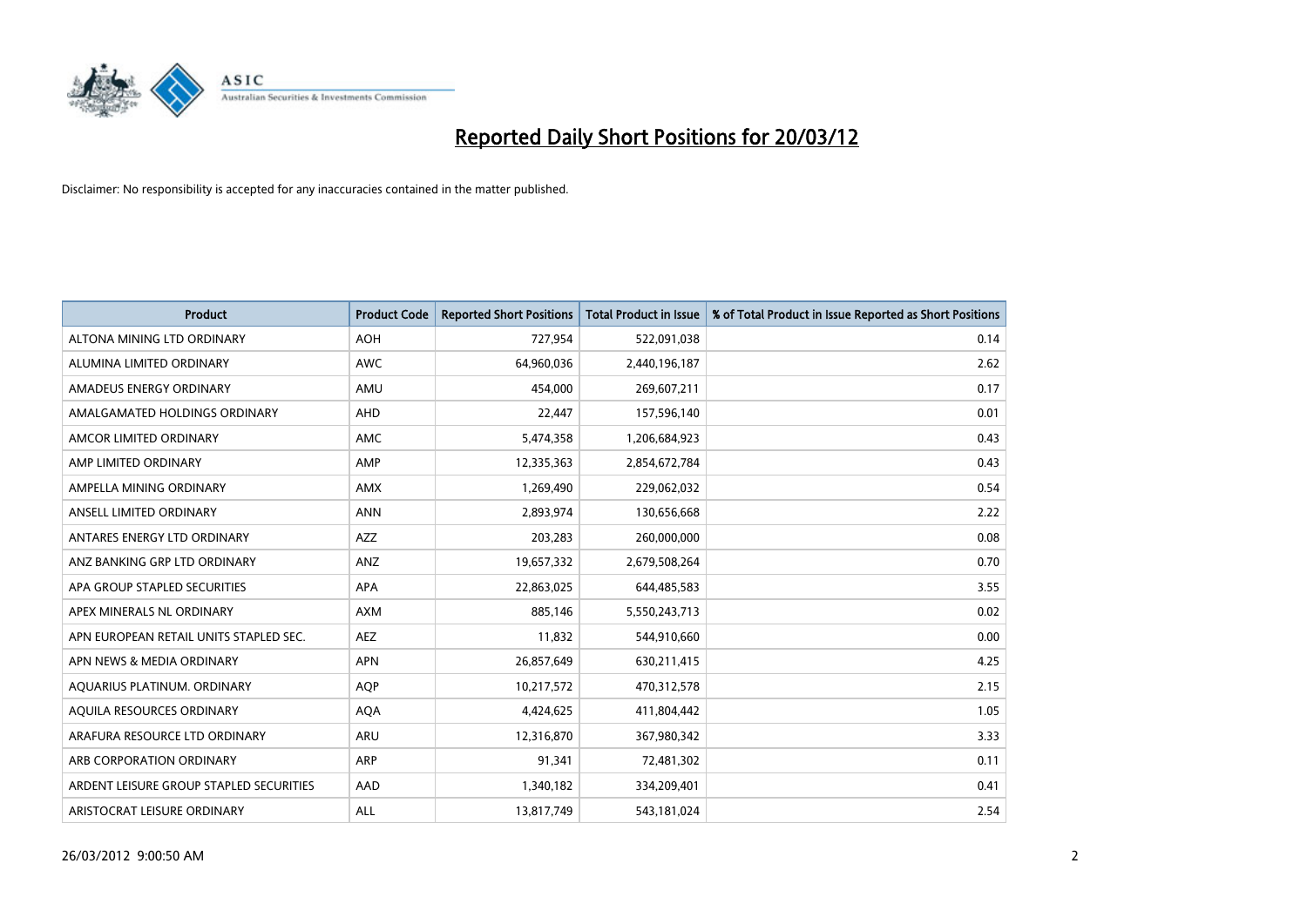

| <b>Product</b>                          | <b>Product Code</b> | <b>Reported Short Positions</b> | <b>Total Product in Issue</b> | % of Total Product in Issue Reported as Short Positions |
|-----------------------------------------|---------------------|---------------------------------|-------------------------------|---------------------------------------------------------|
| ASCIANO LIMITED ORDINARY                | <b>AIO</b>          | 5,519,699                       | 975,385,664                   | 0.58                                                    |
| ASG GROUP LIMITED ORDINARY              | ASZ                 | 168,990                         | 171,456,889                   | 0.10                                                    |
| ASPEN GROUP ORD/UNITS STAPLED           | <b>APZ</b>          | 1,742,572                       | 596,206,393                   | 0.29                                                    |
| ASPIRE MINING LTD ORDINARY              | <b>AKM</b>          | 612,828                         | 620,594,556                   | 0.09                                                    |
| <b>ASTON RES LTD ORDINARY</b>           | <b>AZT</b>          | 863,848                         | 204,668,861                   | 0.41                                                    |
| ASTRO JAP PROP GROUP STAPLED SECURITIES | AJA                 | 33,250                          | 58,445,002                    | 0.04                                                    |
| ASX LIMITED ORDINARY                    | ASX                 | 3,252,927                       | 175,136,729                   | 1.87                                                    |
| ATLAS IRON LIMITED ORDINARY             | <b>AGO</b>          | 18,022,891                      | 894,874,560                   | 2.01                                                    |
| <b>AURORA OIL &amp; GAS ORDINARY</b>    | AUT                 | 6,418,319                       | 411,655,343                   | 1.55                                                    |
| AUSDRILL LIMITED ORDINARY               | <b>ASL</b>          | 1,120,016                       | 303,654,821                   | 0.40                                                    |
| AUSENCO LIMITED ORDINARY                | AAX                 | 1,146,277                       | 123,258,843                   | 0.94                                                    |
| <b>AUSTAL LIMITED ORDINARY</b>          | ASB                 | 220,048                         | 188,069,638                   | 0.11                                                    |
| <b>AUSTAR UNITED ORDINARY</b>           | <b>AUN</b>          | 5,849,903                       | 1,271,505,737                 | 0.44                                                    |
| AUSTBROKERS HOLDINGS ORDINARY           | <b>AUB</b>          | 2                               | 55,545,576                    | 0.00                                                    |
| AUSTIN ENGINEERING ORDINARY             | ANG                 | 6,844                           | 72,314,403                    | 0.00                                                    |
| <b>AUSTRALAND ASSETS ASSETS</b>         | AAZPB               | 1,168                           | 2,750,000                     | 0.04                                                    |
| AUSTRALAND PROPERTY STAPLED SECURITY    | <b>ALZ</b>          | 820,811                         | 576,846,597                   | 0.14                                                    |
| AUSTRALIAN AGRICULT, ORDINARY           | AAC                 | 857,566                         | 312,861,135                   | 0.26                                                    |
| <b>AUSTRALIAN EDUCATION UNITS</b>       | <b>AEU</b>          | 625,000                         | 175,465,397                   | 0.36                                                    |
| AUSTRALIAN INFRASTR. UNITS/ORDINARY     | <b>AIX</b>          | 13,105,060                      | 620,733,944                   | 2.11                                                    |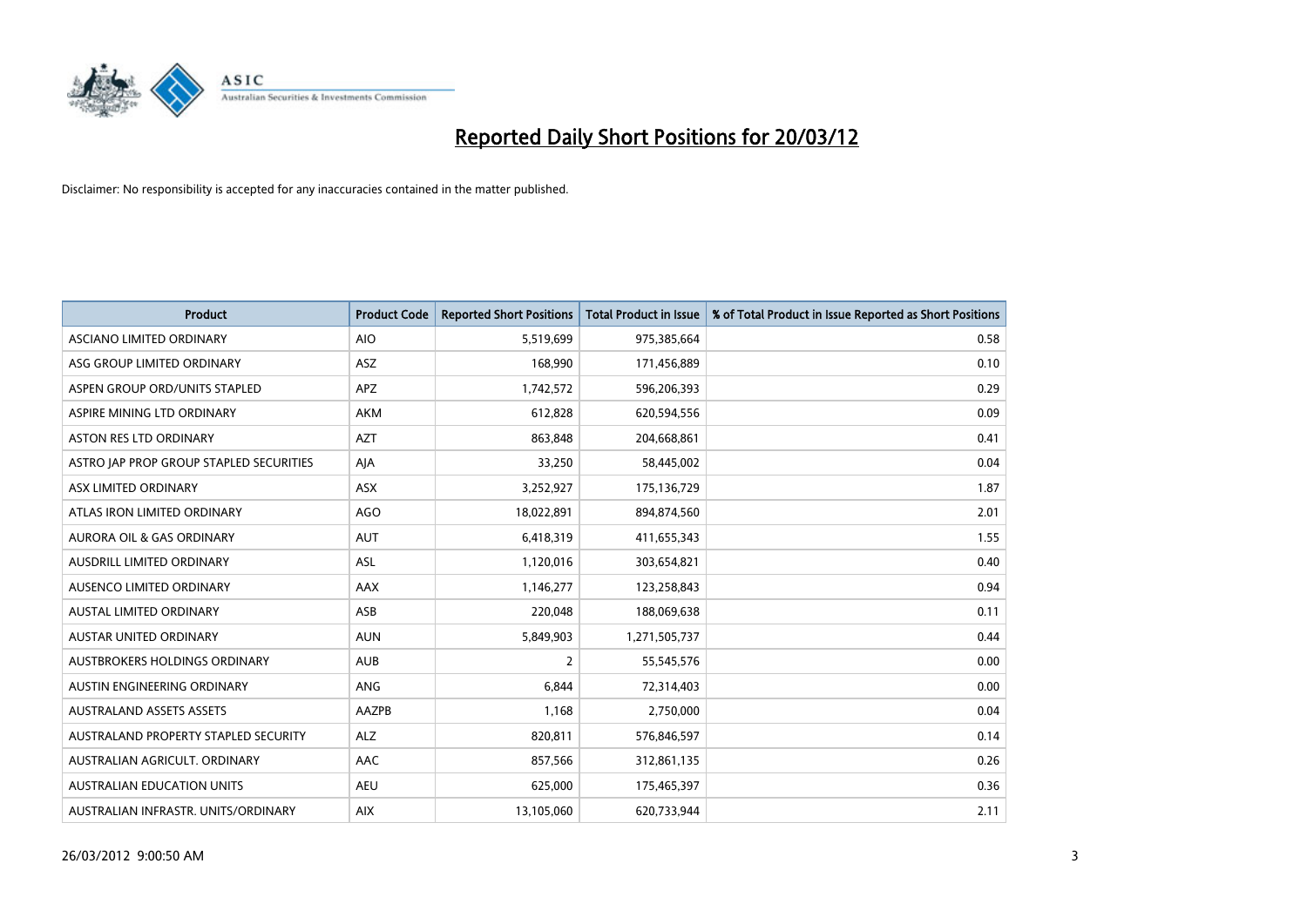

| <b>Product</b>                       | <b>Product Code</b> | <b>Reported Short Positions</b> | <b>Total Product in Issue</b> | % of Total Product in Issue Reported as Short Positions |
|--------------------------------------|---------------------|---------------------------------|-------------------------------|---------------------------------------------------------|
| AUSTRALIAN MINES LTD ORDINARY        | <b>AUZ</b>          | 1,400,000                       | 636,910,317                   | 0.22                                                    |
| AUSTRALIAN PHARM. ORDINARY           | API                 | 403,786                         | 488,115,883                   | 0.08                                                    |
| AVEXA LIMITED ORDINARY               | <b>AVX</b>          | 243,657                         | 847,688,779                   | 0.03                                                    |
| AWE LIMITED ORDINARY                 | AWE                 | 2,696,408                       | 521,871,941                   | 0.52                                                    |
| AZUMAH RESOURCES ORDINARY            | <b>AZM</b>          | 2,985,517                       | 333,614,095                   | 0.89                                                    |
| <b>BANDANNA ENERGY ORDINARY</b>      | <b>BND</b>          | 3,129,976                       | 528,481,199                   | 0.59                                                    |
| BANK OF QUEENSLAND. ORDINARY         | <b>BOO</b>          | 8,988,713                       | 229,598,329                   | 3.92                                                    |
| <b>BASE RES LIMITED ORDINARY</b>     | <b>BSE</b>          | 1,135,385                       | 460,440,029                   | 0.24                                                    |
| <b>BATHURST RESOURCES ORDINARY</b>   | <b>BTU</b>          | 10,492,554                      | 692,447,997                   | 1.51                                                    |
| <b>BC IRON LIMITED ORDINARY</b>      | <b>BCI</b>          | 271,650                         | 103,861,000                   | 0.26                                                    |
| BEACH ENERGY LIMITED ORDINARY        | <b>BPT</b>          | 56,421,021                      | 1,113,497,051                 | 5.09                                                    |
| BEADELL RESOURCE LTD ORDINARY        | <b>BDR</b>          | 8,152,229                       | 716,004,752                   | 1.12                                                    |
| BENDIGO AND ADELAIDE ORDINARY        | <b>BEN</b>          | 5,563,427                       | 384, 382, 783                 | 1.44                                                    |
| BERKELEY RESOURCES ORDINARY          | <b>BKY</b>          | 380,014                         | 174,298,273                   | 0.22                                                    |
| BETASHARES ASX RES ETF UNITS         | <b>ORE</b>          | 94,330                          | 4,220,217                     | 2.24                                                    |
| <b>BHP BILLITON LIMITED ORDINARY</b> | <b>BHP</b>          | 13,677,772                      | 3,211,691,105                 | 0.38                                                    |
| <b>BILLABONG ORDINARY</b>            | <b>BBG</b>          | 28,482,505                      | 255,102,103                   | 11.13                                                   |
| <b>BIOTA HOLDINGS ORDINARY</b>       | <b>BTA</b>          | 1,673,891                       | 181,848,833                   | 0.91                                                    |
| <b>BISALLOY STEEL ORDINARY</b>       | <b>BIS</b>          | 84,480                          | 43,291,509                    | 0.20                                                    |
| BKI INVESTMENT LTD ORDINARY          | BKI                 | 508                             | 427,516,347                   | 0.00                                                    |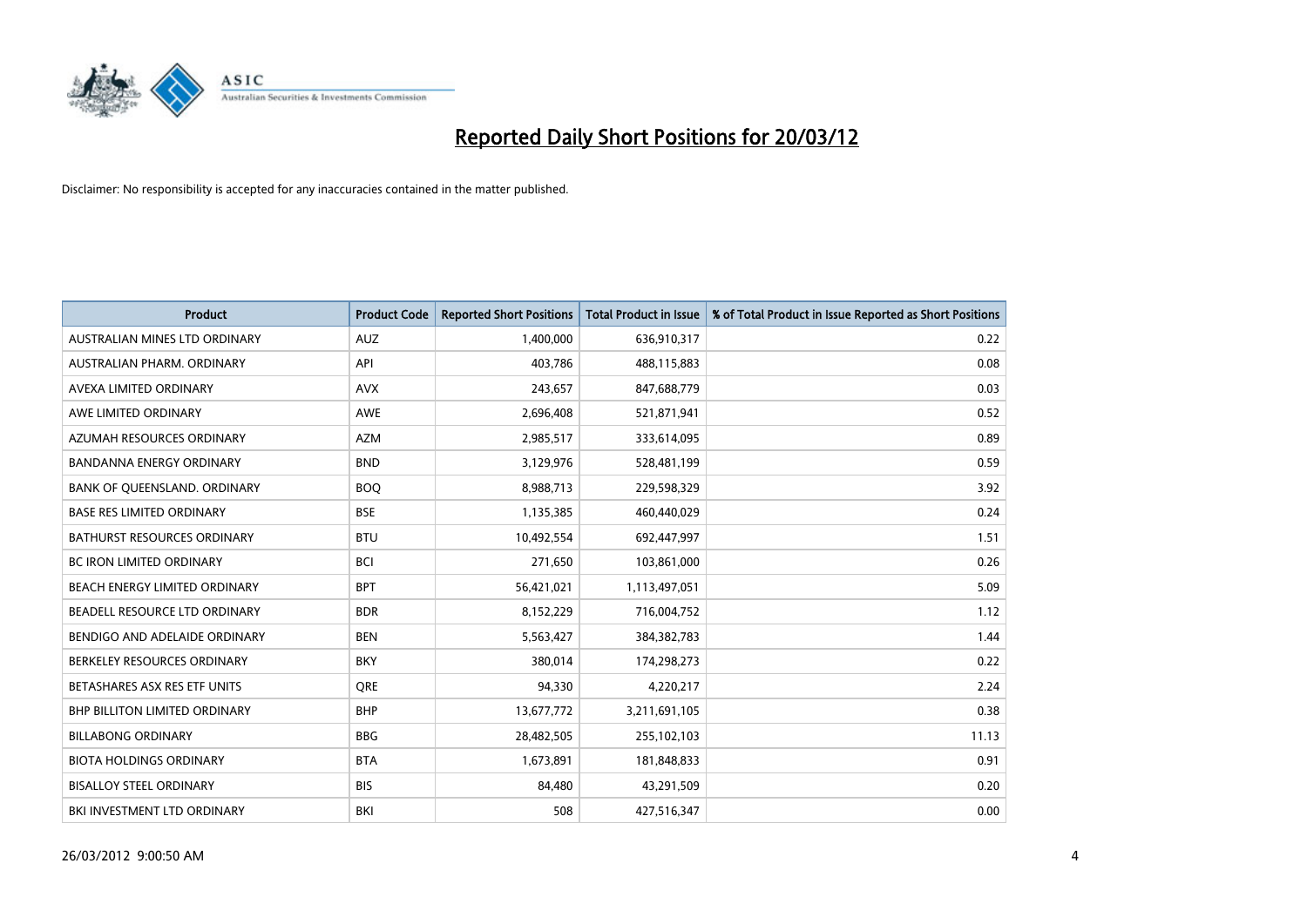

| <b>Product</b>                       | <b>Product Code</b> | <b>Reported Short Positions</b> | <b>Total Product in Issue</b> | % of Total Product in Issue Reported as Short Positions |
|--------------------------------------|---------------------|---------------------------------|-------------------------------|---------------------------------------------------------|
| <b>BLACKTHORN RESOURCES ORDINARY</b> | <b>BTR</b>          | 35,848                          | 122,918,000                   | 0.03                                                    |
| BLUESCOPE STEEL LTD ORDINARY         | <b>BSL</b>          | 31,836,200                      | 3,349,185,247                 | 0.95                                                    |
| <b>BOART LONGYEAR ORDINARY</b>       | <b>BLY</b>          | 5,083,957                       | 461,163,412                   | 1.10                                                    |
| <b>BOOM LOGISTICS ORDINARY</b>       | <b>BOL</b>          | 338,639                         | 468,663,585                   | 0.07                                                    |
| <b>BORAL LIMITED, ORDINARY</b>       | <b>BLD</b>          | 32,089,286                      | 744,778,604                   | 4.30                                                    |
| BOTSWANA METALS LTD ORDINARY         | <b>BML</b>          | 7,000                           | 184,784,486                   | 0.00                                                    |
| BRADKEN LIMITED ORDINARY             | <b>BKN</b>          | 5,257,102                       | 166,624,800                   | 3.17                                                    |
| <b>BRAMBLES LIMITED ORDINARY</b>     | <b>BXB</b>          | 11,210,180                      | 1,480,481,734                 | 0.72                                                    |
| <b>BREVILLE GROUP LTD ORDINARY</b>   | <b>BRG</b>          | 2,739                           | 130,095,322                   | 0.00                                                    |
| <b>BRICKWORKS LIMITED ORDINARY</b>   | <b>BKW</b>          | 6,261                           | 147,567,333                   | 0.00                                                    |
| <b>BROCKMAN RESOURCES ORDINARY</b>   | <b>BRM</b>          | 63,332                          | 145,013,151                   | 0.04                                                    |
| BT INVESTMENT MNGMNT ORDINARY        | <b>BTT</b>          | 2,251                           | 267,906,977                   | 0.00                                                    |
| <b>BURU ENERGY ORDINARY</b>          | <b>BRU</b>          | 7,011,219                       | 234,219,477                   | 2.98                                                    |
| <b>BWP TRUST ORDINARY UNITS</b>      | <b>BWP</b>          | 569,413                         | 525,255,093                   | 0.09                                                    |
| <b>CABCHARGE AUSTRALIA ORDINARY</b>  | CAB                 | 596,432                         | 120,437,014                   | 0.49                                                    |
| CALTEX AUSTRALIA ORDINARY            | <b>CTX</b>          | 6,266,675                       | 270,000,000                   | 2.30                                                    |
| CAMPBELL BROTHERS ORDINARY           | <b>CPB</b>          | 1,314,854                       | 67,503,411                    | 1.96                                                    |
| CAPE LAMBERT RES LTD ORDINARY        | <b>CFE</b>          | 482,880                         | 689,108,792                   | 0.08                                                    |
| CARABELLA RES LTD ORDINARY           | <b>CLR</b>          | 64,000                          | 133,642,797                   | 0.05                                                    |
| <b>CARBON ENERGY ORDINARY</b>        | <b>CNX</b>          | 164,392                         | 772,293,626                   | 0.02                                                    |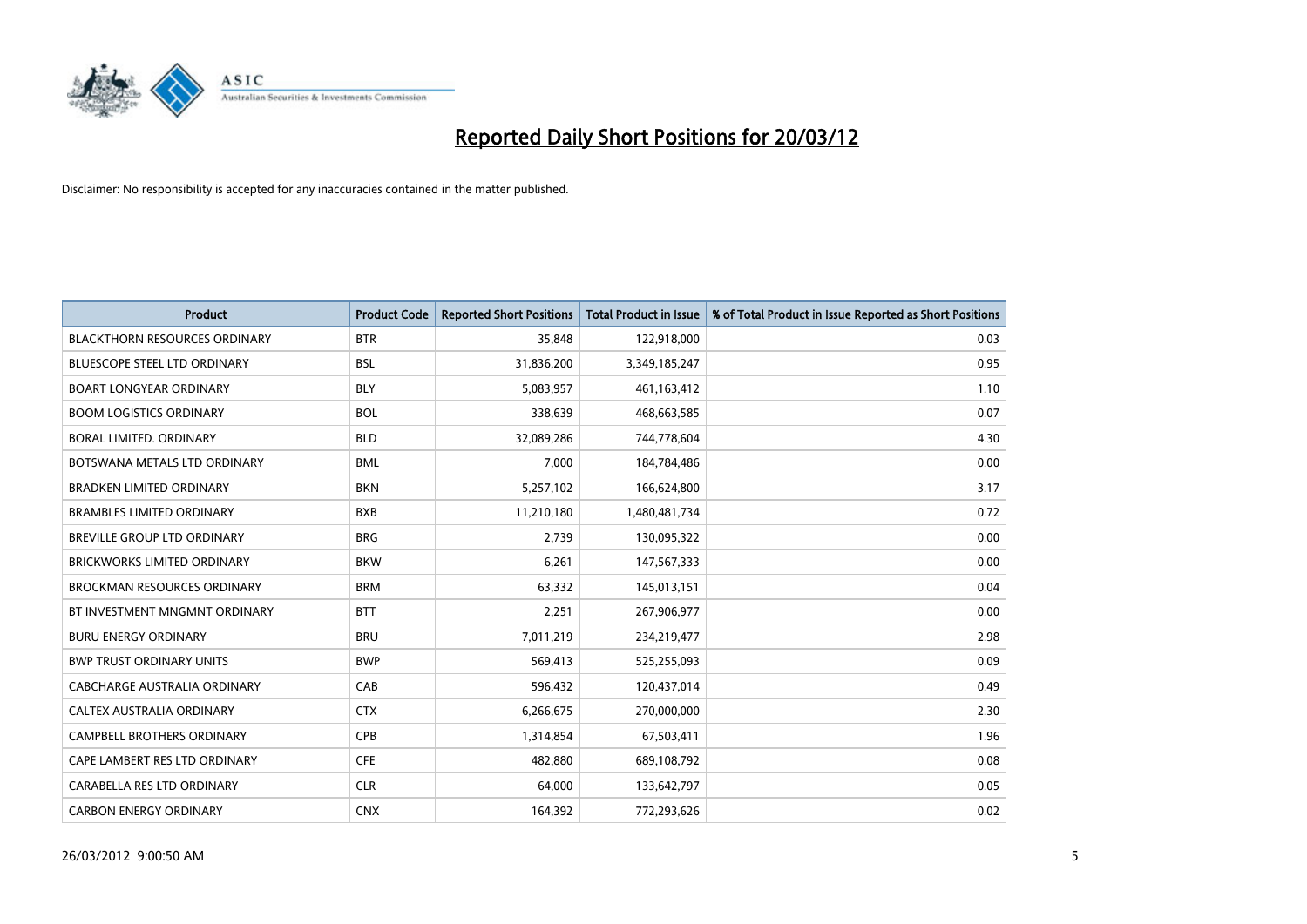

| <b>Product</b>                                | <b>Product Code</b> | <b>Reported Short Positions</b> | <b>Total Product in Issue</b> | % of Total Product in Issue Reported as Short Positions |
|-----------------------------------------------|---------------------|---------------------------------|-------------------------------|---------------------------------------------------------|
| <b>CARDNO LIMITED ORDINARY</b>                | CDD                 | 35,312                          | 137,705,417                   | 0.02                                                    |
| CARNARVON PETROLEUM ORDINARY                  | <b>CVN</b>          | 732,533                         | 694,644,634                   | 0.11                                                    |
| <b>CARNEGIE WAVE ENERGY ORDINARY</b>          | <b>CWE</b>          | 83,000                          | 1,021,487,627                 | 0.01                                                    |
| CARPATHIAN RESOURCES ORDINARY                 | <b>CPN</b>          | 75,000                          | 304,535,101                   | 0.02                                                    |
| CARPENTARIA EXP. LTD ORDINARY                 | CAP                 | 9,777                           | 99,191,301                    | 0.01                                                    |
| CARSALES.COM LTD ORDINARY                     | <b>CRZ</b>          | 15,039,186                      | 233,674,223                   | 6.43                                                    |
| <b>CASH CONVERTERS ORDINARY</b>               | <b>CCV</b>          | 44,296                          | 379,761,025                   | 0.01                                                    |
| <b>CASPIAN OIL &amp; GAS ORDINARY</b>         | <b>CIG</b>          | 50,000                          | 1,331,500,513                 | 0.00                                                    |
| CEDAR WOODS PROP. ORDINARY                    | <b>CWP</b>          | 693                             | 62,858,325                    | 0.00                                                    |
| <b>CELLNET GROUP ORDINARY</b>                 | <b>CLT</b>          | 1,342                           | 59,570,111                    | 0.00                                                    |
| CENTRAL PETROLEUM ORDINARY                    | <b>CTP</b>          | 11,455                          | 1,253,376,265                 | 0.00                                                    |
| CENTRO RETAIL AUST ORD/UNIT STAPLED SEC       | <b>CRF</b>          | 9,790,140                       | 1,340,723,189                 | 0.74                                                    |
| <b>CENTRO RETAIL GROUP STAPLED SECURITIES</b> | <b>CER</b>          | 452,940                         | 2,286,399,424                 | 0.02                                                    |
| <b>CERAMIC FUEL CELLS ORDINARY</b>            | <b>CFU</b>          | 235,016                         | 1,366,298,863                 | 0.01                                                    |
| <b>CERRO RESOURCES NL ORDINARY</b>            | CJO                 | 2,992                           | 748,768,606                   | 0.00                                                    |
| CFS RETAIL PROPERTY UNITS                     | <b>CFX</b>          | 61,093,055                      | 2,839,591,911                 | 2.18                                                    |
| CGA MINING LIMITED ORDINARY                   | CGX                 | 72,982                          | 334,725,726                   | 0.03                                                    |
| CHALLENGER DIV.PRO. STAPLED UNITS             | <b>CDI</b>          | 84,532                          | 883,903,667                   | 0.00                                                    |
| <b>CHALLENGER INFRAST, STAPLED UNITS</b>      | <b>CIF</b>          | 30,142                          | 316,223,785                   | 0.01                                                    |
| CHALLENGER LIMITED ORDINARY                   | <b>CGF</b>          | 4,142,235                       | 552,169,544                   | 0.77                                                    |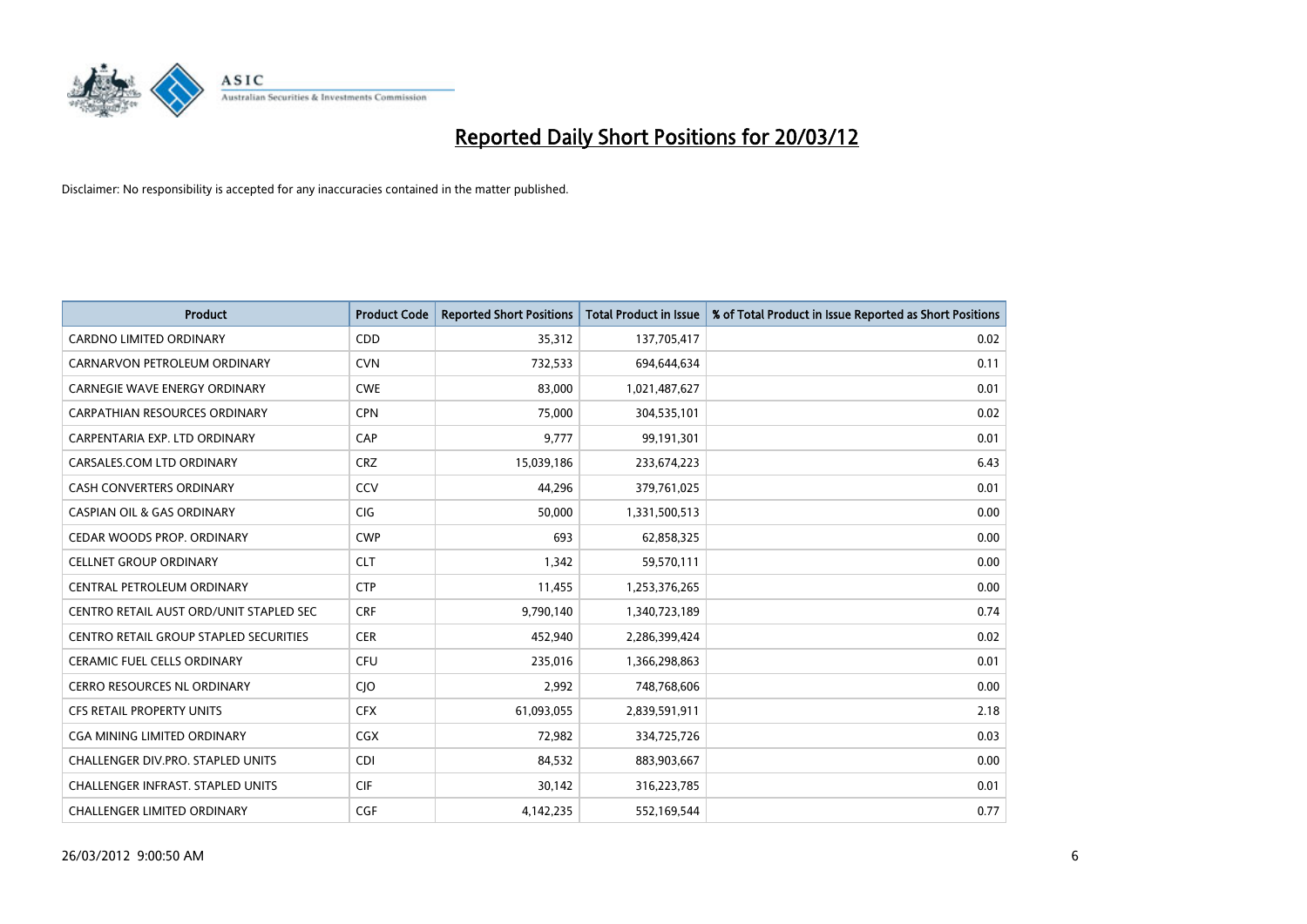

| <b>Product</b>                          | <b>Product Code</b> | <b>Reported Short Positions</b> | <b>Total Product in Issue</b> | % of Total Product in Issue Reported as Short Positions |
|-----------------------------------------|---------------------|---------------------------------|-------------------------------|---------------------------------------------------------|
| CHANDLER MACLEOD LTD ORDINARY           | <b>CMG</b>          | 11,970                          | 466,466,720                   | 0.00                                                    |
| CHARTER HALL GROUP STAPLED US PROHIBIT. | <b>CHC</b>          | 236,546                         | 308,092,325                   | 0.05                                                    |
| <b>CHARTER HALL OFFICE UNIT</b>         | CQ <sub>O</sub>     | 7,130,572                       | 493,319,730                   | 1.44                                                    |
| <b>CHARTER HALL RETAIL UNITS</b>        | <b>COR</b>          | 820,995                         | 299,628,571                   | 0.28                                                    |
| <b>CHORUS LIMITED ORDINARY</b>          | <b>CNU</b>          | 1,380,562                       | 385,082,123                   | 0.36                                                    |
| CITIGOLD CORP LTD ORDINARY              | <b>CTO</b>          | 1,682,665                       | 1,105,078,301                 | 0.15                                                    |
| CLINUVEL PHARMACEUT, ORDINARY           | CUV                 | 4,127                           | 31,145,276                    | 0.01                                                    |
| <b>CLOUGH LIMITED ORDINARY</b>          | <b>CLO</b>          | 302,201                         | 769,716,269                   | 0.02                                                    |
| <b>CNPR GRP UNITS/ORD STAPLED</b>       | <b>CNP</b>          | 2,537                           | 972,414,514                   | 0.00                                                    |
| COAL OF AFRICA LTD ORDINARY             | <b>CZA</b>          | 227,591                         | 662,484,573                   | 0.03                                                    |
| COALSPUR MINES LTD ORDINARY             | <b>CPL</b>          | 7,264,470                       | 620,659,899                   | 1.15                                                    |
| <b>COBAR CONSOLIDATED ORDINARY</b>      | CCU                 | 233,838                         | 208,868,037                   | 0.11                                                    |
| COCA-COLA AMATIL ORDINARY               | <b>CCL</b>          | 8,389,980                       | 759,567,552                   | 1.08                                                    |
| <b>COCHLEAR LIMITED ORDINARY</b>        | <b>COH</b>          | 5,026,954                       | 56,929,432                    | 8.81                                                    |
| <b>COCKATOO COAL ORDINARY</b>           | <b>COK</b>          | 9,069,441                       | 1,016,196,908                 | 0.87                                                    |
| <b>COKAL LTD ORDINARY</b>               | <b>CKA</b>          | 394,868                         | 411,046,892                   | 0.10                                                    |
| <b>COLLINS FOODS LTD ORDINARY</b>       | <b>CKF</b>          | 23,670                          | 93,000,003                    | 0.03                                                    |
| COMMONWEALTH BANK, ORDINARY             | <b>CBA</b>          | 30,922,553                      | 1,581,280,593                 | 1.94                                                    |
| <b>COMMONWEALTH PROP ORDINARY UNITS</b> | <b>CPA</b>          | 26,859,264                      | 2,389,601,065                 | 1.12                                                    |
| <b>COMPASS RESOURCES ORDINARY</b>       | <b>CMR</b>          | 63,000                          | 1,403,744,100                 | 0.00                                                    |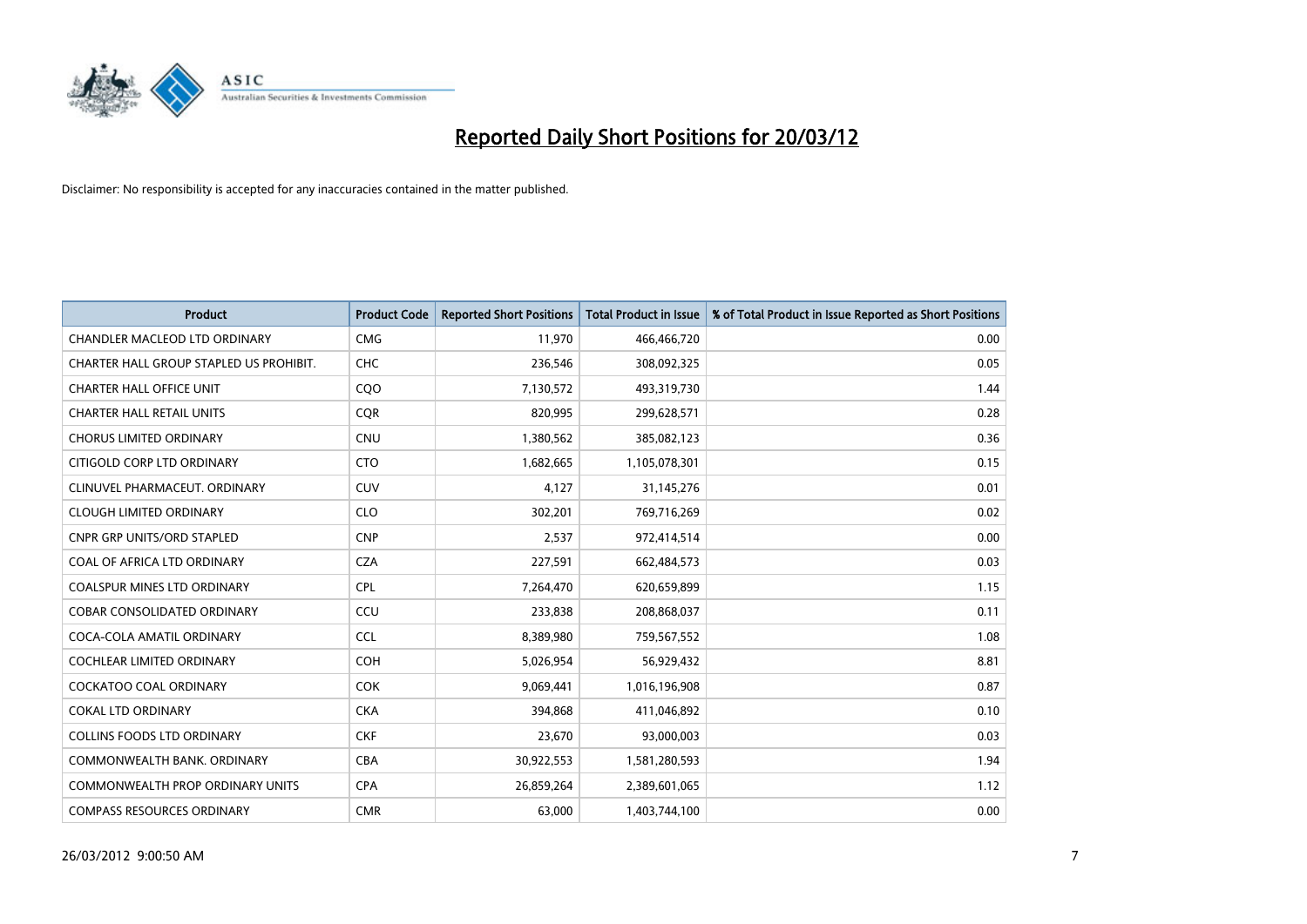

| <b>Product</b>                          | <b>Product Code</b> | <b>Reported Short Positions</b> | <b>Total Product in Issue</b> | % of Total Product in Issue Reported as Short Positions |
|-----------------------------------------|---------------------|---------------------------------|-------------------------------|---------------------------------------------------------|
| <b>COMPUTERSHARE LTD ORDINARY</b>       | <b>CPU</b>          | 11,326,911                      | 555,664,059                   | 2.01                                                    |
| CONSOLIDATED MEDIA. ORDINARY            | <b>CMI</b>          | 1,096,095                       | 561,834,996                   | 0.19                                                    |
| <b>CONTANGO MICROCAP ORDINARY</b>       | <b>CTN</b>          | 7,500                           | 147,467,406                   | 0.01                                                    |
| CONTINENTAL COAL LTD ORDINARY           | CCC                 | 363,611                         | 421,018,421                   | 0.08                                                    |
| <b>COOPER ENERGY LTD ORDINARY</b>       | <b>COE</b>          | 89,539                          | 292,791,528                   | 0.03                                                    |
| <b>COPPER STRIKE LTD ORDINARY</b>       | <b>CSE</b>          | 714                             | 106,844,810                   | 0.00                                                    |
| <b>CORDLIFE LIMITED ORDINARY</b>        | CBB                 |                                 | 150,887,354                   | 0.00                                                    |
| <b>CREDIT CORP GROUP ORDINARY</b>       | <b>CCP</b>          | 8,332                           | 45,571,114                    | 0.02                                                    |
| <b>CROMWELL PROP STAPLED SECURITIES</b> | <b>CMW</b>          | 1,172,042                       | 1,113,187,895                 | 0.10                                                    |
| <b>CROWN LIMITED ORDINARY</b>           | <b>CWN</b>          | 4,836,885                       | 728,394,185                   | 0.67                                                    |
| <b>CSG LIMITED ORDINARY</b>             | CSV                 | 618,060                         | 282,567,499                   | 0.21                                                    |
| <b>CSL LIMITED ORDINARY</b>             | <b>CSL</b>          | 7,503,189                       | 519,390,450                   | 1.42                                                    |
| <b>CSR LIMITED ORDINARY</b>             | <b>CSR</b>          | 26,711,472                      | 506,000,315                   | 5.28                                                    |
| <b>CUDECO LIMITED ORDINARY</b>          | CDU                 | 3,226,267                       | 190,709,873                   | 1.70                                                    |
| <b>CUE ENERGY RESOURCE ORDINARY</b>     | <b>CUE</b>          | 3,105,593                       | 695,153,053                   | 0.44                                                    |
| <b>CUSTOMERS LIMITED ORDINARY</b>       | <b>CUS</b>          | 52,878                          | 134,869,357                   | 0.04                                                    |
| DART ENERGY LTD ORDINARY                | <b>DTE</b>          | 10,443,597                      | 736,141,536                   | 1.43                                                    |
| DATA#3 LIMITED ORDINARY                 | <b>DTL</b>          | 137,862                         | 153,974,950                   | 0.09                                                    |
| DAVID JONES LIMITED ORDINARY            | <b>DJS</b>          | 61,361,240                      | 524,940,325                   | 11.67                                                   |
| DECMIL GROUP LIMITED ORDINARY           | <b>DCG</b>          | 72,463                          | 166,492,757                   | 0.03                                                    |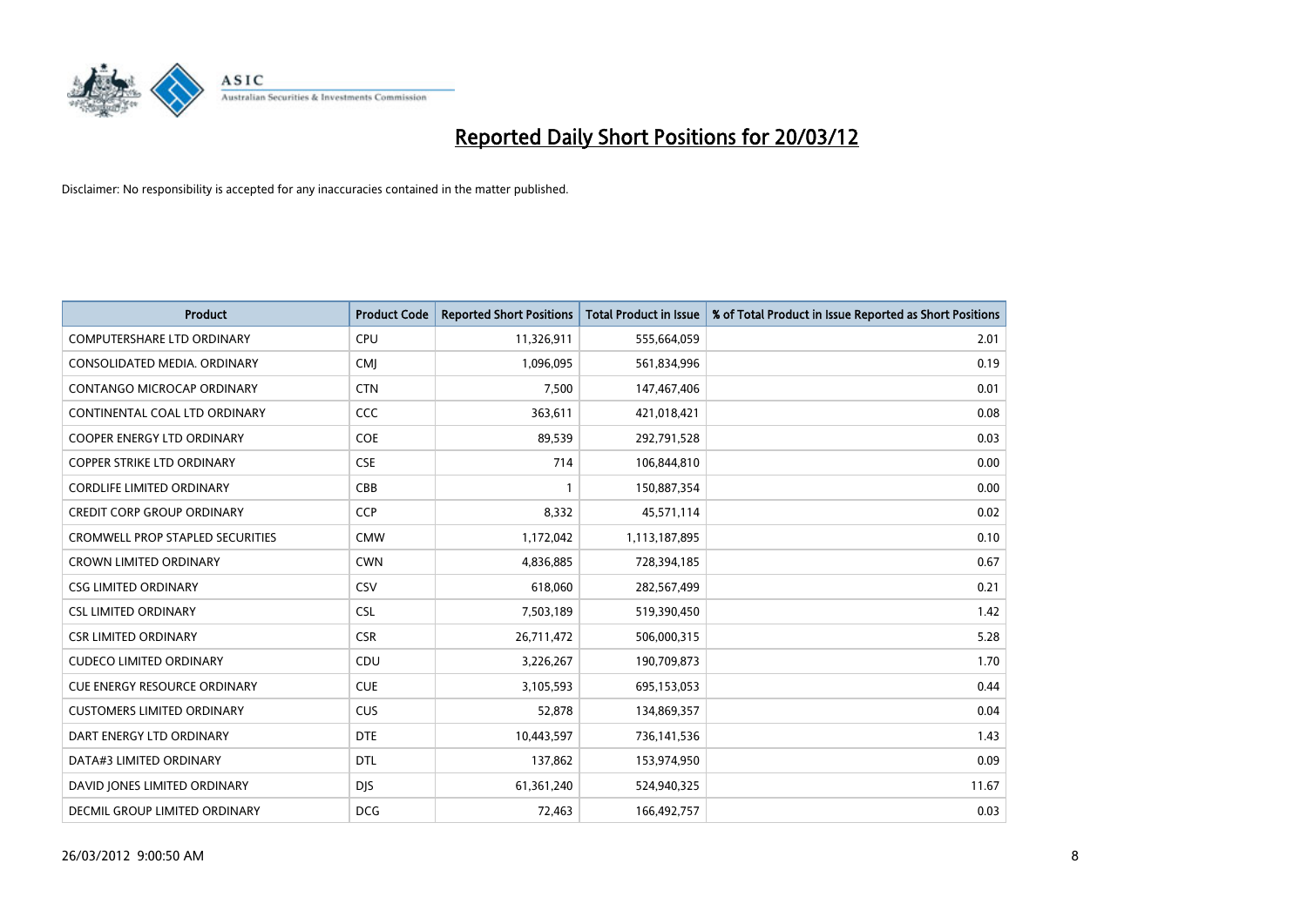

| <b>Product</b>                       | <b>Product Code</b> | <b>Reported Short Positions</b> | <b>Total Product in Issue</b> | % of Total Product in Issue Reported as Short Positions |
|--------------------------------------|---------------------|---------------------------------|-------------------------------|---------------------------------------------------------|
| DEEP YELLOW LIMITED ORDINARY         | <b>DYL</b>          | 36,629                          | 1,128,736,403                 | 0.00                                                    |
| DEVINE LIMITED ORDINARY              | <b>DVN</b>          | 1,011                           | 158,730,556                   | 0.00                                                    |
| DEXUS PROPERTY GROUP STAPLED UNITS   | <b>DXS</b>          | 12,170,388                      | 4,839,024,176                 | 0.23                                                    |
| DISCOVERY METALS LTD ORDINARY        | <b>DML</b>          | 8,204,587                       | 442,128,231                   | 1.88                                                    |
| DOMINO PIZZA ENTERPR ORDINARY        | <b>DMP</b>          | 753,289                         | 69,899,674                    | 1.08                                                    |
| DOWNER EDI LIMITED ORDINARY          | <b>DOW</b>          | 6,175,514                       | 429,100,296                   | 1.44                                                    |
| DRILLSEARCH ENERGY ORDINARY          | <b>DLS</b>          | 1,860,519                       | 336,799,196                   | 0.54                                                    |
| DUET GROUP STAPLED US PROHIBIT.      | <b>DUE</b>          | 15,335,279                      | 1,109,831,386                 | 1.38                                                    |
| DULUXGROUP LIMITED ORDINARY          | <b>DLX</b>          | 8,297,382                       | 367,456,259                   | 2.27                                                    |
| ECHO ENTERTAINMENT ORDINARY          | EGP                 | 51,722,091                      | 688,019,737                   | 7.51                                                    |
| ELDERS LIMITED ORDINARY              | ELD                 | 15,236,006                      | 448,598,480                   | 3.41                                                    |
| ELDORADO GOLD CORP CDI 1:1           | EAU                 | 44,578                          | 9,209,510                     | 0.48                                                    |
| ELEMENTAL MINERALS ORDINARY          | <b>ELM</b>          | 162,799                         | 243,614,280                   | 0.06                                                    |
| ELEMENTOS LIMITED ORDINARY           | <b>ELT</b>          | 16                              | 82,383,526                    | 0.00                                                    |
| ELIXIR PETROLEUM LTD ORDINARY        | <b>EXR</b>          | 324,400                         | 217,288,472                   | 0.15                                                    |
| <b>EMECO HOLDINGS ORDINARY</b>       | <b>EHL</b>          | 1,622,312                       | 631,237,586                   | 0.26                                                    |
| <b>ENDEAVOUR MIN CORP CDI 1:1</b>    | <b>EVR</b>          | 47,775                          | 119,067,827                   | 0.03                                                    |
| ENERGY RESOURCES ORDINARY 'A'        | <b>ERA</b>          | 6,024,735                       | 517,725,062                   | 1.16                                                    |
| <b>ENERGY WORLD CORPOR, ORDINARY</b> | <b>EWC</b>          | 25,992,960                      | 1,734,166,672                 | 1.48                                                    |
| <b>ENTEK ENERGY LTD ORDINARY</b>     | <b>ETE</b>          | 489,903                         | 510,657,387                   | 0.10                                                    |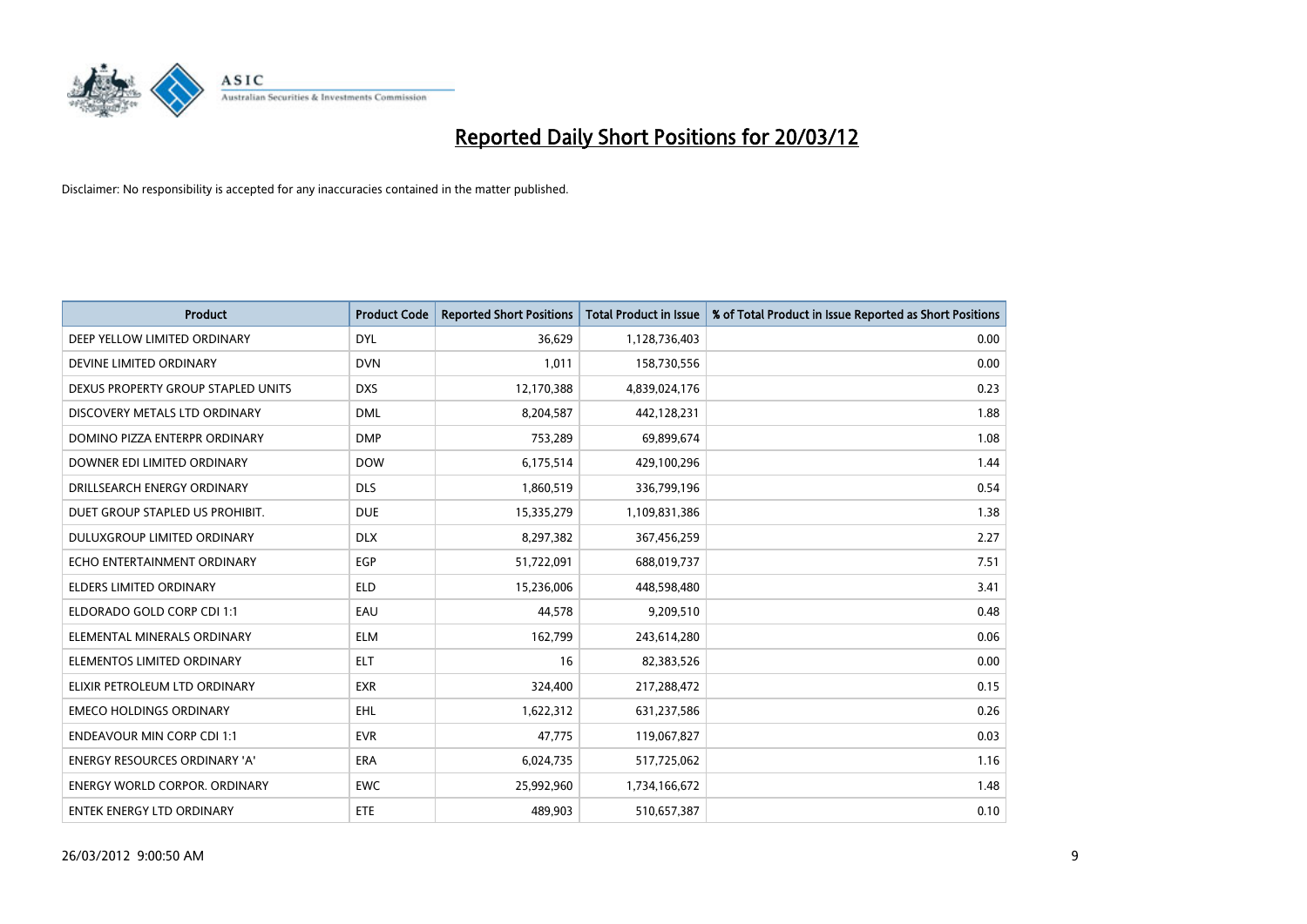

| <b>Product</b>                        | <b>Product Code</b> | <b>Reported Short Positions</b> | <b>Total Product in Issue</b> | % of Total Product in Issue Reported as Short Positions |
|---------------------------------------|---------------------|---------------------------------|-------------------------------|---------------------------------------------------------|
| <b>ENTELLECT LIMITED ORDINARY</b>     | <b>ESN</b>          | 464,050                         | 985,337,932                   | 0.05                                                    |
| ENVESTRA LIMITED ORDINARY             | <b>ENV</b>          | 3,611,719                       | 1,547,890,032                 | 0.23                                                    |
| EQUATORIAL RES LTD ORDINARY           | EQX                 | 69,810                          | 114,748,553                   | 0.05                                                    |
| EUROZ LIMITED ORDINARY                | EZL                 | 93,196                          | 143,606,882                   | 0.06                                                    |
| EVOLUTION MINING LTD ORDINARY         | <b>EVN</b>          | 3,201,054                       | 707,105,713                   | 0.45                                                    |
| <b>EXCO RESOURCES LTD ORDINARY</b>    | <b>EXS</b>          | 5,560                           | 356,044,187                   | 0.00                                                    |
| EXOMA ENERGY LIMITED ORDINARY         | EXE                 | 281,678                         | 417,357,759                   | 0.07                                                    |
| EXTRACT RESOURCES ORDINARY            | <b>EXT</b>          | 597,765                         | 252,220,823                   | 0.24                                                    |
| FAIRFAX MEDIA LTD ORDINARY            | <b>FXI</b>          | 257,854,099                     | 2,351,955,725                 | 11.00                                                   |
| <b>FAR LTD ORDINARY</b>               | <b>FAR</b>          | 21,000,000                      | 2,150,080,157                 | 0.98                                                    |
| FISHER & PAYKEL APP. ORDINARY         | <b>FPA</b>          | 18,298                          | 724,235,162                   | 0.00                                                    |
| FKP PROPERTY GROUP STAPLED SECURITIES | <b>FKP</b>          | 26,387,294                      | 1,197,968,723                 | 2.19                                                    |
| FLEETWOOD CORP ORDINARY               | <b>FWD</b>          | 199,133                         | 58,918,235                    | 0.33                                                    |
| FLETCHER BUILDING ORDINARY            | <b>FBU</b>          | 10,834,375                      | 680,739,504                   | 1.58                                                    |
| FLEXIGROUP LIMITED ORDINARY           | <b>FXL</b>          | 59,456                          | 279,268,329                   | 0.02                                                    |
| FLIGHT CENTRE ORDINARY                | <b>FLT</b>          | 9,150,409                       | 100,017,679                   | 9.14                                                    |
| FLINDERS MINES LTD ORDINARY           | <b>FMS</b>          | 33,785,554                      | 1,821,300,404                 | 1.86                                                    |
| <b>FOCUS MINERALS LTD ORDINARY</b>    | <b>FML</b>          | 442,000                         | 4,320,773,701                 | 0.00                                                    |
| FORGE GROUP LIMITED ORDINARY          | FGE                 | 156,385                         | 83,469,014                    | 0.19                                                    |
| <b>FORTE ENERGY NL ORDINARY</b>       | FTE                 | 2,658,986                       | 695,589,311                   | 0.38                                                    |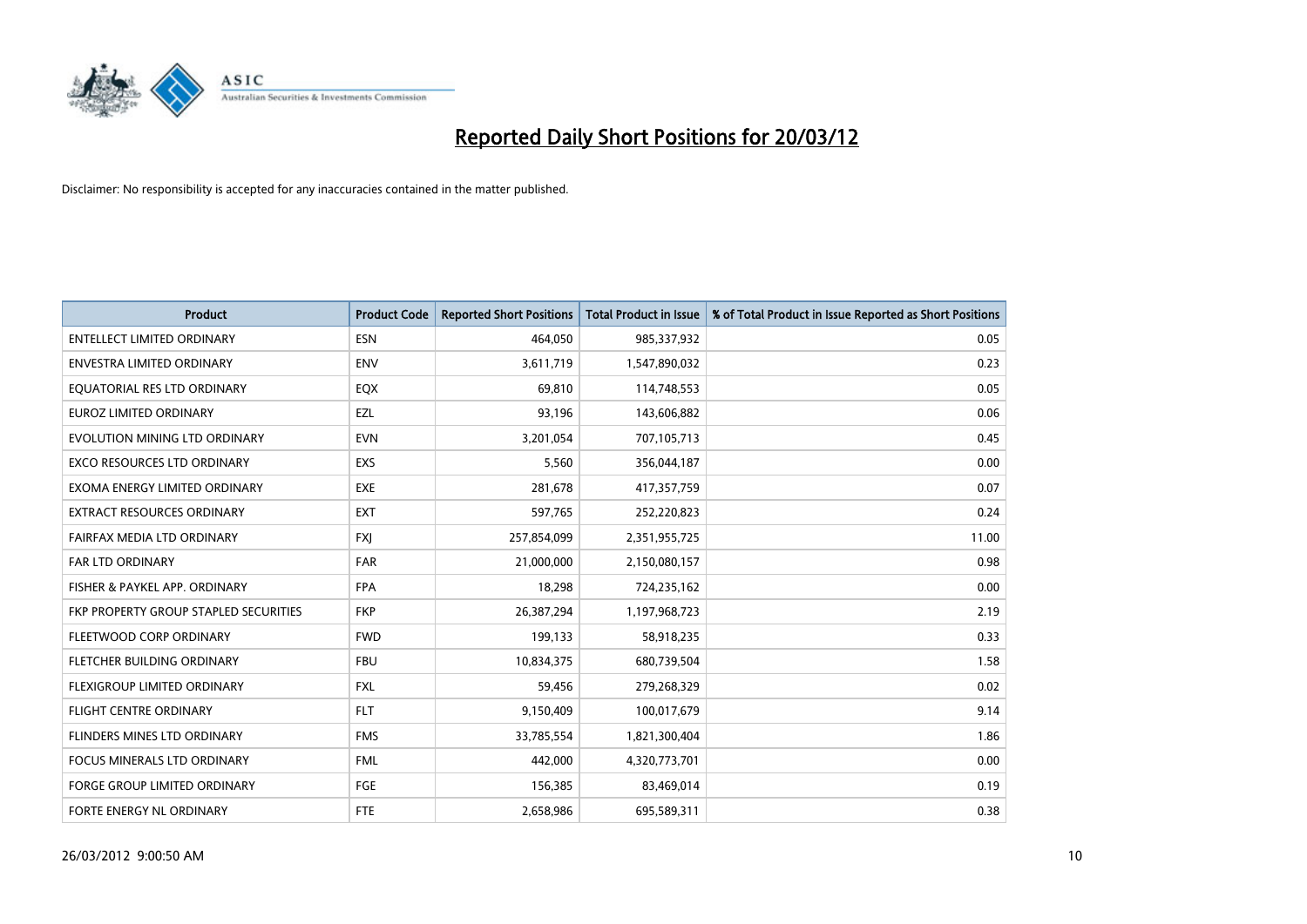

| <b>Product</b>                            | <b>Product Code</b> | <b>Reported Short Positions</b> | <b>Total Product in Issue</b> | % of Total Product in Issue Reported as Short Positions |
|-------------------------------------------|---------------------|---------------------------------|-------------------------------|---------------------------------------------------------|
| <b>FORTESCUE METALS GRP ORDINARY</b>      | <b>FMG</b>          | 86,841,143                      | 3,113,798,659                 | 2.77                                                    |
| <b>FUNTASTIC LIMITED ORDINARY</b>         | <b>FUN</b>          | 322,528                         | 367,956,819                   | 0.09                                                    |
| <b>G.U.D. HOLDINGS ORDINARY</b>           | GUD                 | 657,572                         | 70,803,455                    | 0.92                                                    |
| <b>GALAXY RESOURCES ORDINARY</b>          | GXY                 | 2,775,750                       | 323,327,000                   | 0.84                                                    |
| <b>GASCOYNE RES LTD ORDINARY</b>          | GCY                 | 19,313                          | 103,849,600                   | 0.02                                                    |
| <b>GEN HEALTHCARE REIT UNITS</b>          | GHC                 | 4,442                           | 72,827,232                    | 0.01                                                    |
| <b>GEODYNAMICS LIMITED ORDINARY</b>       | GDY                 | 456,506                         | 406,452,608                   | 0.11                                                    |
| <b>GINDALBIE METALS LTD ORDINARY</b>      | GBG                 | 32,006,903                      | 1,247,487,454                 | 2.55                                                    |
| <b>GLOBAL MINING ORDINARY</b>             | GMI                 | 8,951                           | 181,898,994                   | 0.00                                                    |
| <b>GLOUCESTER COAL ORDINARY</b>           | GCL                 | 1,067,234                       | 202,905,967                   | 0.51                                                    |
| <b>GME RESOURCES LTD ORDINARY</b>         | <b>GME</b>          | 800                             | 322,635,902                   | 0.00                                                    |
| <b>GOLD ONE INT LTD ORDINARY</b>          | GDO                 | 100,000                         | 1,415,302,711                 | 0.01                                                    |
| <b>GOLD ROAD RES LTD ORDINARY</b>         | GOR                 | 358,476                         | 389,950,665                   | 0.09                                                    |
| <b>GOLDEN RIM RESOURCES ORDINARY</b>      | <b>GMR</b>          | 105,840                         | 413,306,231                   | 0.03                                                    |
| <b>GOLDEN WEST RESOURCE ORDINARY</b>      | <b>GWR</b>          | 1,617                           | 192,142,447                   | 0.00                                                    |
| <b>GOODMAN FIELDER. ORDINARY</b>          | <b>GFF</b>          | 34,576,081                      | 1,955,559,207                 | 1.76                                                    |
| <b>GOODMAN GROUP STAPLED US PROHIBIT.</b> | <b>GMG</b>          | 74,378,453                      | 7,735,816,741                 | 0.94                                                    |
| <b>GPT GROUP STAPLED SEC.</b>             | <b>GPT</b>          | 17,940,854                      | 1,805,662,372                 | 1.00                                                    |
| <b>GRAINCORP LIMITED A CLASS ORDINARY</b> | <b>GNC</b>          | 675,257                         | 198,318,900                   | 0.33                                                    |
| <b>GRANGE RESOURCES, ORDINARY</b>         | <b>GRR</b>          | 155,721                         | 1,154,359,727                 | 0.00                                                    |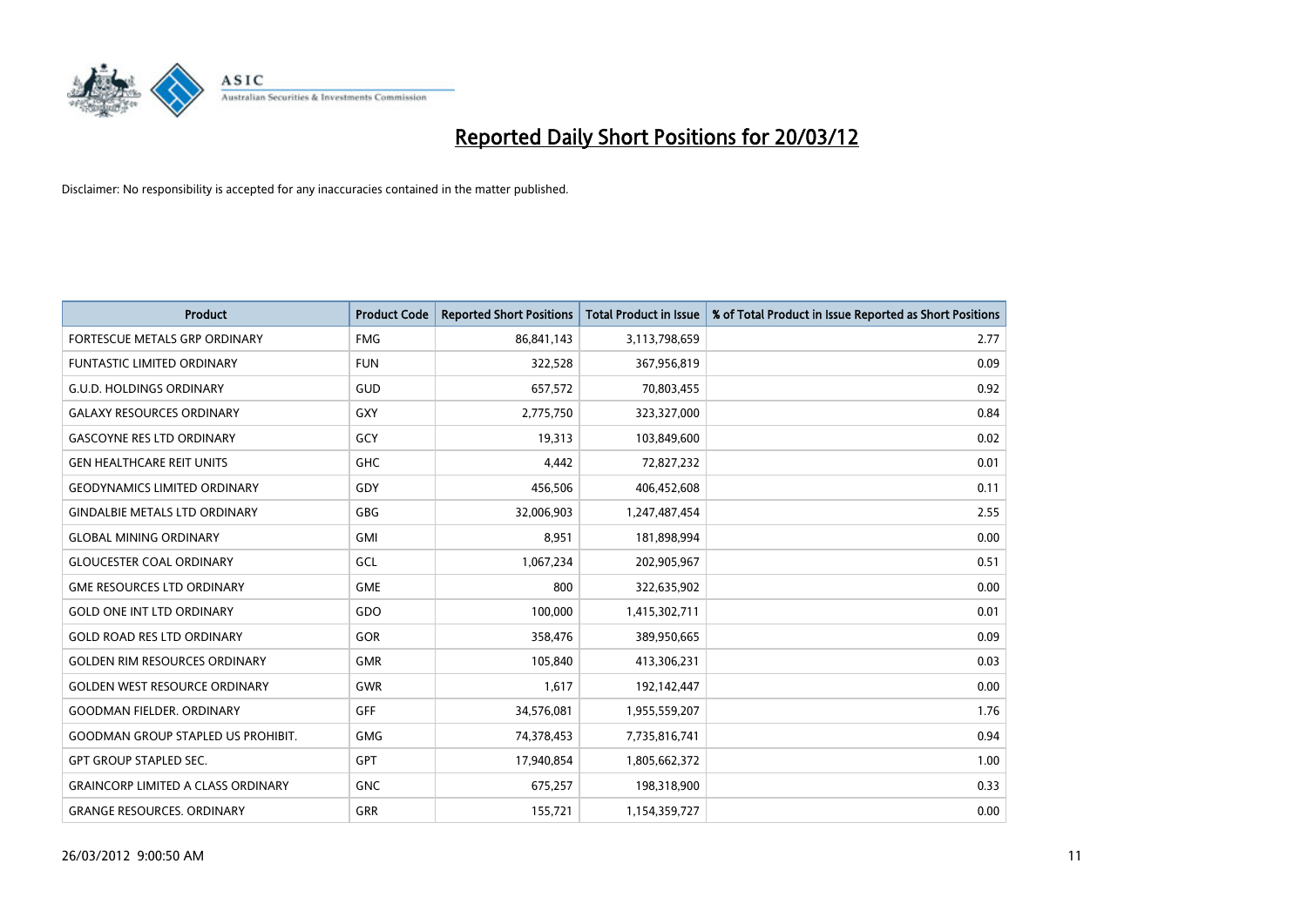

| <b>Product</b>                                   | <b>Product Code</b> | <b>Reported Short Positions</b> | <b>Total Product in Issue</b> | % of Total Product in Issue Reported as Short Positions |
|--------------------------------------------------|---------------------|---------------------------------|-------------------------------|---------------------------------------------------------|
| <b>GREENCAP LIMITED ORDINARY</b>                 | GCG                 | 1                               | 263,879,446                   | 0.00                                                    |
| <b>GREENLAND MIN EN LTD ORDINARY</b>             | GGG                 | 3,379,690                       | 416,390,488                   | 0.80                                                    |
| <b>GROWTHPOINT PROPERTY ORD/UNIT STAPLED SEC</b> | GOZ                 | 101,324                         | 291,904,374                   | 0.03                                                    |
| <b>GRYPHON MINERALS LTD ORDINARY</b>             | GRY                 | 2,711,088                       | 348,164,983                   | 0.79                                                    |
| <b>GUILDFORD COAL LTD ORDINARY</b>               | <b>GUF</b>          | 2,083,062                       | 239,649,486                   | 0.86                                                    |
| <b>GUINNESS PEAT GROUP. CDI 1:1</b>              | <b>GPG</b>          | 54                              | 276,950,593                   | 0.00                                                    |
| <b>GUIARAT NRE COAL LTD ORDINARY</b>             | <b>GNM</b>          | 5,000                           | 993,137,858                   | 0.00                                                    |
| <b>GUNNS LIMITED ORDINARY</b>                    | <b>GNS</b>          | 63,258,152                      | 848,401,559                   | 7.44                                                    |
| <b>GWA GROUP LTD ORDINARY</b>                    | <b>GWA</b>          | 10,482,009                      | 301,525,014                   | 3.44                                                    |
| <b>HARVEY NORMAN ORDINARY</b>                    | <b>HVN</b>          | 78,149,190                      | 1,062,316,784                 | 7.36                                                    |
| HASTIE GROUP LIMITED ORDINARY                    | <b>HST</b>          | 120,053                         | 137,353,504                   | 0.08                                                    |
| HASTINGS DIVERSIFIED STAPLED SECURITY            | <b>HDF</b>          | 973,641                         | 530,001,072                   | 0.18                                                    |
| HAVILAH RESOURCES NL ORDINARY                    | <b>HAV</b>          | 75,177                          | 101,311,223                   | 0.07                                                    |
| HEARTWARE INT INC CDI 35:1                       | <b>HIN</b>          | 272,008                         | 43,772,855                    | 0.62                                                    |
| <b>HENDERSON GROUP CDI 1:1</b>                   | <b>HGG</b>          | 20,001,642                      | 653,764,818                   | 3.05                                                    |
| <b>HFA HOLDINGS LIMITED ORDINARY</b>             | <b>HFA</b>          | 8,273                           | 117,332,831                   | 0.00                                                    |
| HIGHLANDS PACIFIC ORDINARY                       | <b>HIG</b>          | 2,459,484                       | 686,202,481                   | 0.36                                                    |
| HILLGROVE RES LTD ORDINARY                       | <b>HGO</b>          | 16,093,218                      | 793,698,575                   | 2.02                                                    |
| <b>HILLS HOLDINGS LTD ORDINARY</b>               | <b>HIL</b>          | 3,520,394                       | 246,349,244                   | 1.41                                                    |
| HORIZON OIL LIMITED ORDINARY                     | <b>HZN</b>          | 21,639,731                      | 1,130,811,515                 | 1.90                                                    |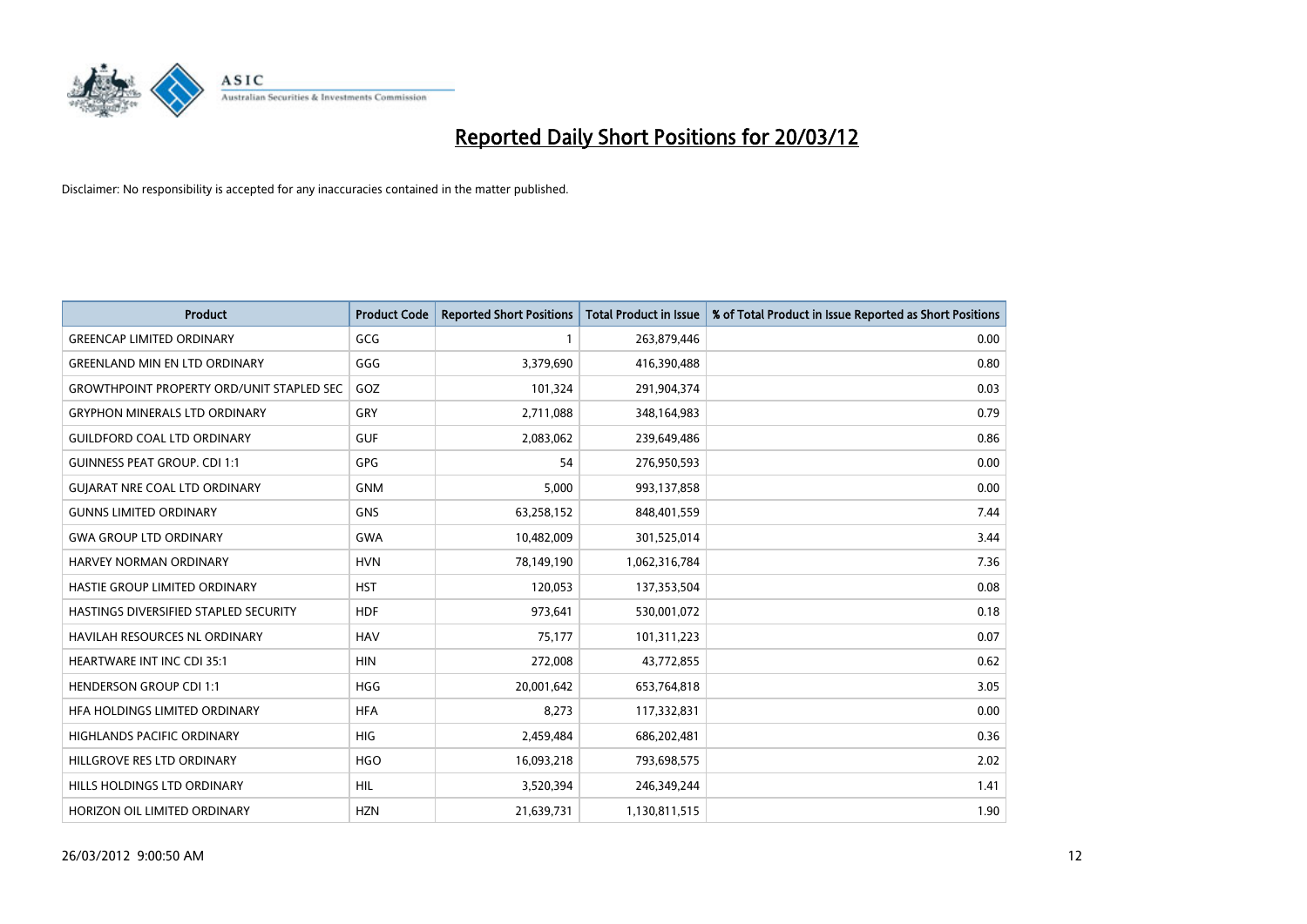

| <b>Product</b>                                | <b>Product Code</b> | <b>Reported Short Positions</b> | <b>Total Product in Issue</b> | % of Total Product in Issue Reported as Short Positions |
|-----------------------------------------------|---------------------|---------------------------------|-------------------------------|---------------------------------------------------------|
| <b>IINET LIMITED ORDINARY</b>                 | <b>IIN</b>          | 146,071                         | 160,968,847                   | 0.09                                                    |
| ILUKA RESOURCES ORDINARY                      | ILU                 | 19,225,373                      | 418,700,517                   | 4.58                                                    |
| <b>IMDEX LIMITED ORDINARY</b>                 | <b>IMD</b>          | 773,396                         | 205,055,435                   | 0.38                                                    |
| IMF (AUSTRALIA) LTD ORDINARY                  | <b>IMF</b>          | 330,525                         | 123,828,193                   | 0.26                                                    |
| <b>IMX RESOURCES LTD ORDINARY</b>             | <b>IXR</b>          | 20,000                          | 262,612,803                   | 0.01                                                    |
| <b>INCITEC PIVOT ORDINARY</b>                 | IPL                 | 7,550,917                       | 1,628,730,107                 | 0.47                                                    |
| <b>INDEPENDENCE GROUP ORDINARY</b>            | <b>IGO</b>          | 6,661,170                       | 232,882,535                   | 2.86                                                    |
| INDOPHIL RESOURCES ORDINARY                   | <b>IRN</b>          | 921,237                         | 1,203,146,194                 | 0.06                                                    |
| <b>INDUSTREA LIMITED ORDINARY</b>             | IDL                 | 2,164,266                       | 368,992,435                   | 0.59                                                    |
| <b>INFIGEN ENERGY STAPLED SECURITIES</b>      | <b>IFN</b>          | 4,578,388                       | 762,265,972                   | 0.61                                                    |
| ING RE COM GROUP STAPLED SECURITIES           | ILF.                | 3,583                           | 441,029,194                   | 0.00                                                    |
| <b>INSURANCE AUSTRALIA ORDINARY</b>           | IAG                 | 10,922,300                      | 2,079,034,021                 | 0.51                                                    |
| <b>INTEGRA MINING LTD, ORDINARY</b>           | <b>IGR</b>          | 7,190,065                       | 846,293,881                   | 0.84                                                    |
| <b>INTREPID MINES ORDINARY</b>                | <b>IAU</b>          | 3,105,128                       | 524,401,963                   | 0.59                                                    |
| <b>INVESTA OFFICE FUND STAPLED SECURITIES</b> | <b>IOF</b>          | 4,377,132                       | 2,657,463,999                 | 0.15                                                    |
| <b>INVOCARE LIMITED ORDINARY</b>              | <b>IVC</b>          | 2,175,991                       | 110,030,298                   | 1.97                                                    |
| ION LIMITED ORDINARY                          | <b>ION</b>          | 164,453                         | 256,365,105                   | 0.06                                                    |
| <b>IOOF HOLDINGS LTD ORDINARY</b>             | IFL                 | 824,807                         | 229,794,395                   | 0.35                                                    |
| <b>IPROPERTY GROUP LTD ORDINARY</b>           | <b>IPP</b>          | 100,000                         | 169,527,776                   | 0.06                                                    |
| IRESS MARKET TECH. ORDINARY                   | <b>IRE</b>          | 2,022,309                       | 127,036,010                   | 1.57                                                    |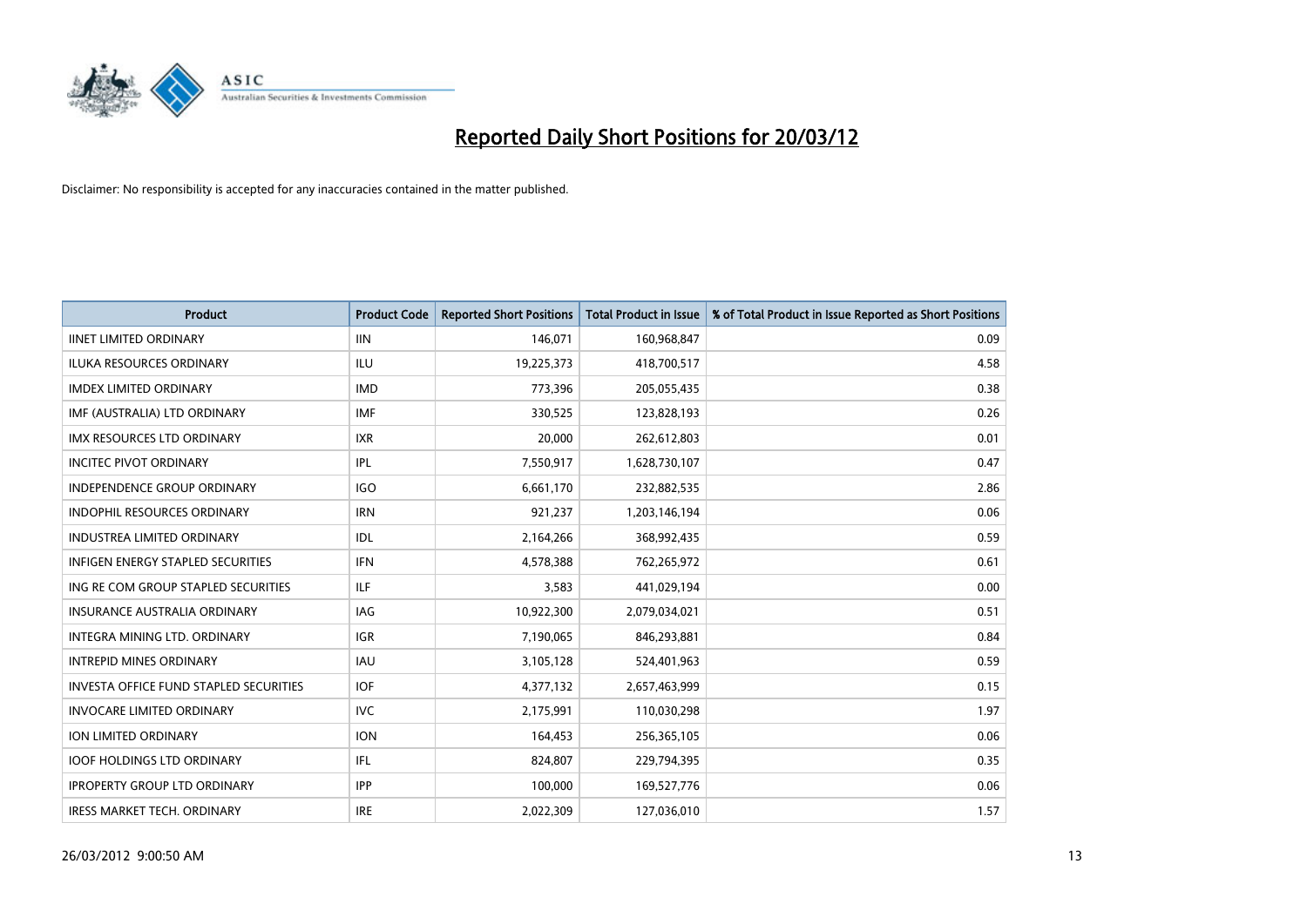

| <b>Product</b>                            | <b>Product Code</b> | <b>Reported Short Positions</b> | <b>Total Product in Issue</b> | % of Total Product in Issue Reported as Short Positions |
|-------------------------------------------|---------------------|---------------------------------|-------------------------------|---------------------------------------------------------|
| <b>IRON ORE HOLDINGS ORDINARY</b>         | <b>IOH</b>          | 76,571                          | 166,137,005                   | 0.04                                                    |
| ISHARES GLB CONSSTA CDI 1:1               | IXI                 | 12                              | 4,750,000                     | 0.00                                                    |
| ISHARES MSCI AUS 200 ISHARES MSCI AUS 200 | <b>IOZ</b>          | 73,462                          | 4,352,373                     | 1.69                                                    |
| ISHARES S&P HIGH DIV ISHARES S&P HIGH DIV | <b>IHD</b>          | 98,907                          | 2,903,027                     | 3.41                                                    |
| ISHARES SMALL ORDS ISHARES SMALL ORDS     | <b>ISO</b>          | 634,909                         | 5,703,165                     | 11.13                                                   |
| <b>IVANHOE AUSTRALIA ORDINARY</b>         | <b>IVA</b>          | 2,123,821                       | 552,735,295                   | 0.38                                                    |
| <b>JACKA RESOURCES LTD ORDINARY</b>       | <b>JKA</b>          | 1,493,893                       | 175,465,377                   | 0.85                                                    |
| JAMES HARDIE INDUST CHESS DEPOSITARY INT  | <b>IHX</b>          | 17,581,388                      | 436,610,072                   | 3.98                                                    |
| <b>JAMESON RESOURCES ORDINARY</b>         | JAL                 | 1,600,000                       | 154,783,676                   | 1.03                                                    |
| <b>JB HI-FI LIMITED ORDINARY</b>          | <b>IBH</b>          | 20,632,949                      | 98,850,643                    | 20.86                                                   |
| <b>JUPITER MINES ORDINARY</b>             | <b>IMS</b>          | 474                             | 1,806,834,044                 | 0.00                                                    |
| <b>KAGARA LTD ORDINARY</b>                | KZL                 | 10,859,336                      | 798,953,117                   | 1.35                                                    |
| KANGAROO RES LTD ORDINARY                 | <b>KRL</b>          | 1,825                           | 3,434,430,012                 | 0.00                                                    |
| KAROON GAS AUSTRALIA ORDINARY             | <b>KAR</b>          | 1,879,817                       | 221,420,769                   | 0.83                                                    |
| KASBAH RESOURCES ORDINARY                 | <b>KAS</b>          | 2,830                           | 364,262,596                   | 0.00                                                    |
| KATHMANDU HOLD LTD ORDINARY               | <b>KMD</b>          | 1,757,925                       | 200,000,000                   | 0.88                                                    |
| <b>KBL MINING LIMITED ORDINARY</b>        | <b>KBL</b>          | 1,820                           | 240,146,268                   | 0.00                                                    |
| <b>KENTOR GOLD LIMITED ORDINARY</b>       | KGL                 | 19,361                          | 106,209,874                   | 0.02                                                    |
| <b>KEYBRIDGE CAPITAL ORDINARY</b>         | <b>KBC</b>          | 6,000                           | 172,070,564                   | 0.00                                                    |
| KINGSGATE CONSOLID. ORDINARY              | <b>KCN</b>          | 5,122,534                       | 150,876,565                   | 3.40                                                    |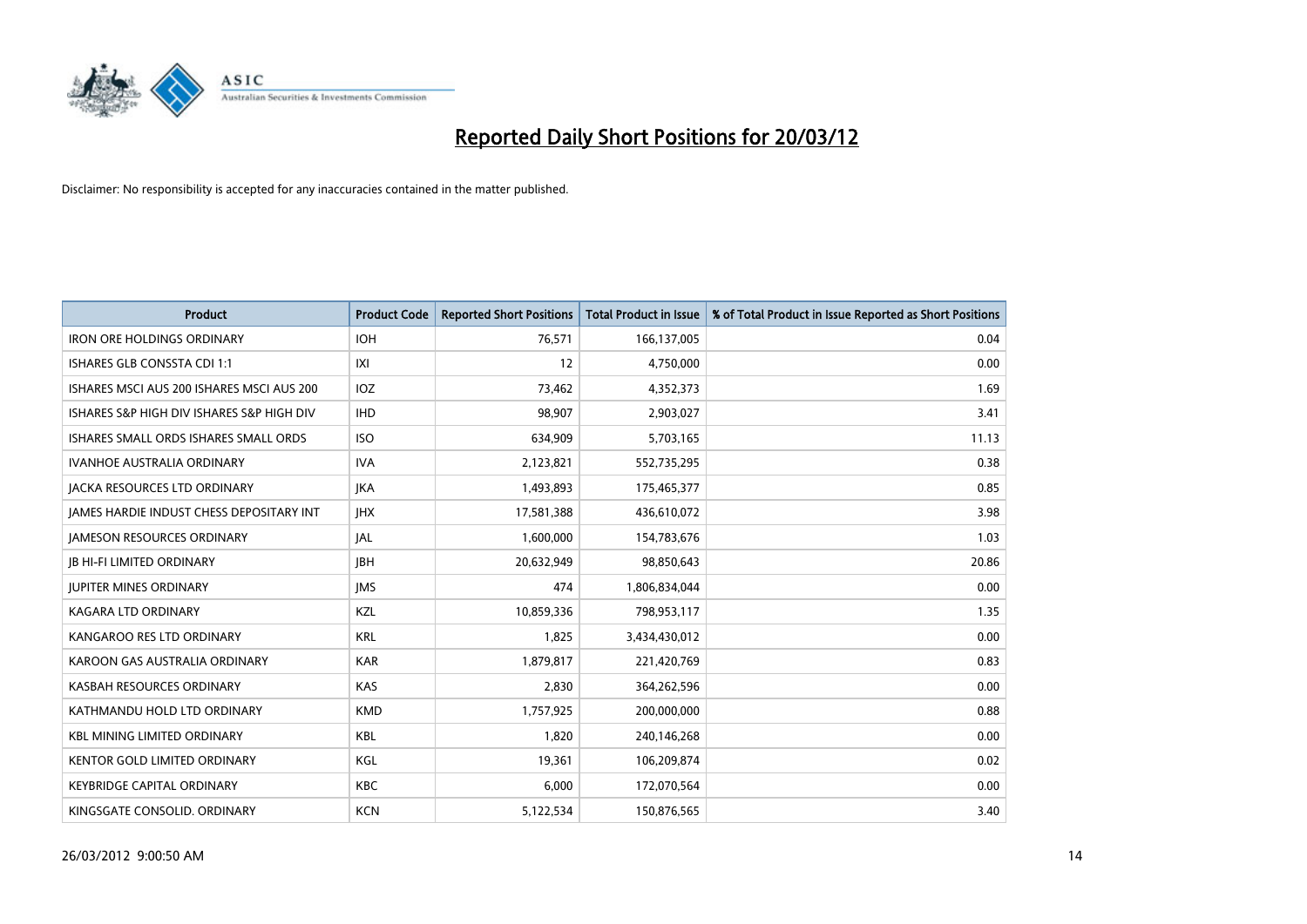

| <b>Product</b>                        | <b>Product Code</b> | <b>Reported Short Positions</b> | <b>Total Product in Issue</b> | % of Total Product in Issue Reported as Short Positions |
|---------------------------------------|---------------------|---------------------------------|-------------------------------|---------------------------------------------------------|
| KINGSROSE MINING LTD ORDINARY         | <b>KRM</b>          | 371,057                         | 276,224,741                   | 0.13                                                    |
| LEIGHTON HOLDINGS ORDINARY            | LEI                 | 7,703,278                       | 337,087,596                   | 2.26                                                    |
| LEND LEASE GROUP UNIT/ORD STAPLED     | LLC                 | 1,947,117                       | 571,804,090                   | 0.33                                                    |
| LINC ENERGY LTD ORDINARY              | <b>LNC</b>          | 15,088,428                      | 504,487,631                   | 2.98                                                    |
| LIQUEFIED NATURAL ORDINARY            | LNG                 | 272,800                         | 267,699,015                   | 0.10                                                    |
| LYCOPODIUM LIMITED ORDINARY           | LYL                 | 1,984                           | 38,655,103                    | 0.01                                                    |
| LYNAS CORPORATION ORDINARY            | <b>LYC</b>          | 152,970,216                     | 1,714,496,913                 | 8.94                                                    |
| M2 TELECOMMUNICATION ORDINARY         | <b>MTU</b>          | 280,510                         | 124,543,385                   | 0.22                                                    |
| <b>MACA LIMITED ORDINARY</b>          | <b>MLD</b>          | 356                             | 150,000,000                   | 0.00                                                    |
| <b>MACMAHON HOLDINGS ORDINARY</b>     | <b>MAH</b>          | 4,284,296                       | 738,631,705                   | 0.58                                                    |
| MACQ ATLAS ROADS GRP ORDINARY STAPLED | <b>MQA</b>          | 13,105,915                      | 464,279,594                   | 2.84                                                    |
| MACOUARIE GROUP LTD ORDINARY          | MQG                 | 7,765,213                       | 348,584,383                   | 2.21                                                    |
| MARENGO MINING ORDINARY               | <b>MGO</b>          | 39,850                          | 1,002,559,863                 | 0.00                                                    |
| <b>MATRIX C &amp; E LTD ORDINARY</b>  | <b>MCE</b>          | 525,015                         | 77,081,507                    | 0.69                                                    |
| MAVERICK DRILLING ORDINARY            | <b>MAD</b>          | 9,833                           | 267,454,286                   | 0.00                                                    |
| MCMILLAN SHAKESPEARE ORDINARY         | <b>MMS</b>          | 133,282                         | 74,523,965                    | 0.18                                                    |
| MCPHERSON'S LTD ORDINARY              | <b>MCP</b>          | 14,050                          | 72,401,758                    | 0.02                                                    |
| MEDUSA MINING LTD ORDINARY            | <b>MML</b>          | 3,204,775                       | 188,903,911                   | 1.69                                                    |
| MELBOURNE IT LIMITED ORDINARY         | <b>MLB</b>          | 157,094                         | 81,352,178                    | 0.19                                                    |
| MEO AUSTRALIA LTD ORDINARY            | <b>MEO</b>          | 5,733,049                       | 539,913,260                   | 1.07                                                    |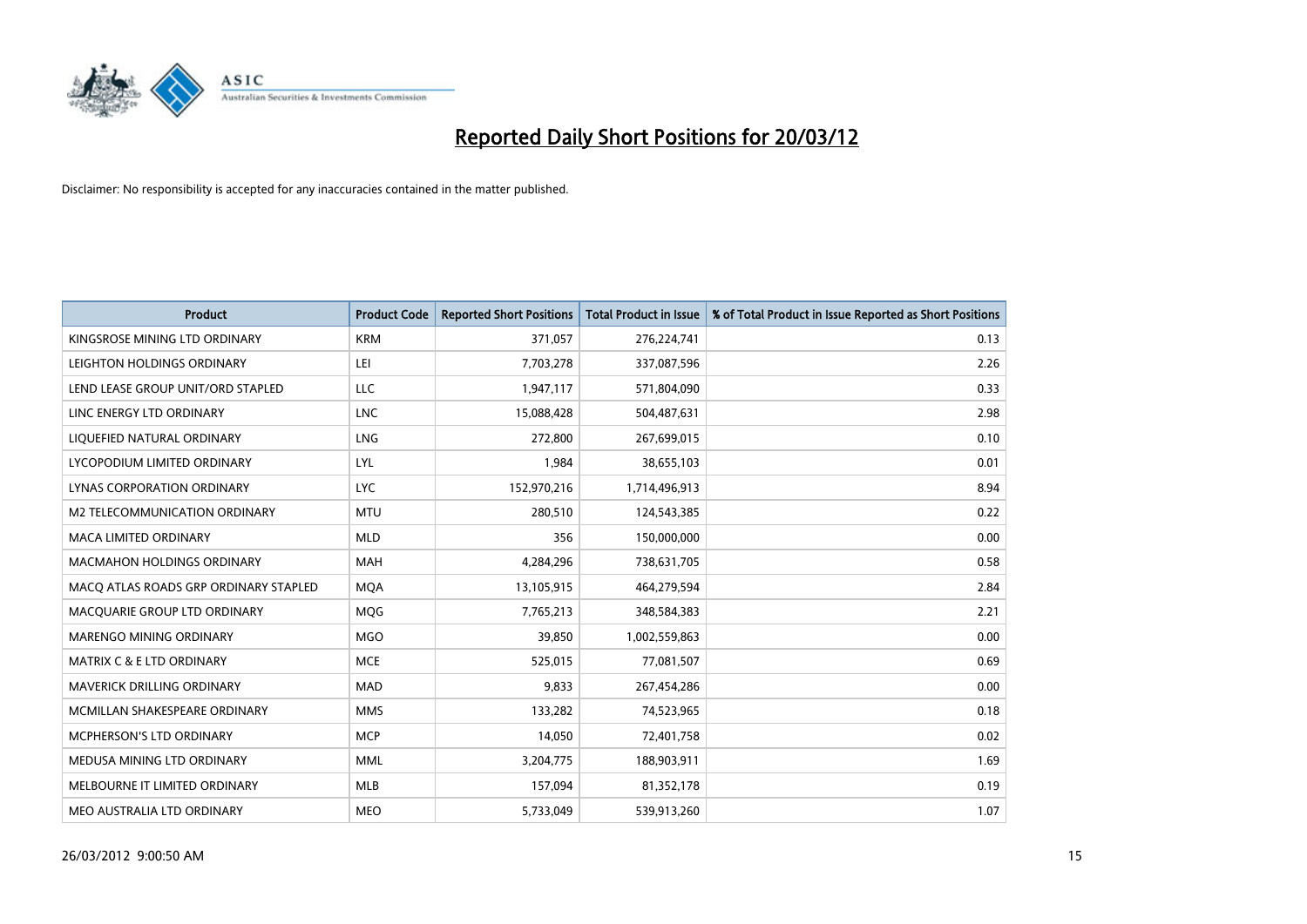

| <b>Product</b>                    | <b>Product Code</b> | <b>Reported Short Positions</b> | <b>Total Product in Issue</b> | % of Total Product in Issue Reported as Short Positions |
|-----------------------------------|---------------------|---------------------------------|-------------------------------|---------------------------------------------------------|
| <b>MERMAID MARINE ORDINARY</b>    | <b>MRM</b>          | 600,170                         | 217,991,983                   | 0.27                                                    |
| MESOBLAST LIMITED ORDINARY        | <b>MSB</b>          | 13,564,588                      | 284,478,361                   | 4.79                                                    |
| METALS X LIMITED ORDINARY         | <b>MLX</b>          | 670,339                         | 1,320,540,009                 | 0.06                                                    |
| METCASH LIMITED ORDINARY          | <b>MTS</b>          | 37,287,514                      | 771,345,864                   | 4.80                                                    |
| METGASCO LIMITED ORDINARY         | <b>MEL</b>          | 353,715                         | 338,592,672                   | 0.10                                                    |
| METMINCO LIMITED ORDINARY         | <b>MNC</b>          | 1,429,899                       | 1,749,541,573                 | 0.07                                                    |
| MHM METALS LIMITED ORDINARY       | <b>MHM</b>          | 28,350                          | 104,185,268                   | 0.03                                                    |
| MICLYN EXP OFFSHR ORDINARY        | <b>MIO</b>          | 84,554                          | 278,515,705                   | 0.03                                                    |
| MILTON CORPORATION ORDINARY       | <b>MLT</b>          | 8,900                           | 121,625,655                   | 0.01                                                    |
| MINCOR RESOURCES NL ORDINARY      | <b>MCR</b>          | 1,528,389                       | 194,749,889                   | 0.77                                                    |
| MINERAL DEPOSITS ORDINARY         | <b>MDL</b>          | 188,272                         | 83,538,786                    | 0.22                                                    |
| MINERAL RESOURCES, ORDINARY       | <b>MIN</b>          | 637,687                         | 184,706,489                   | 0.35                                                    |
| MIRABELA NICKEL LTD ORDINARY      | <b>MBN</b>          | 11,054,019                      | 492,516,163                   | 2.25                                                    |
| MIRVAC GROUP STAPLED SECURITIES   | <b>MGR</b>          | 14,072,976                      | 3,416,996,915                 | 0.40                                                    |
| MOLOPO ENERGY LTD ORDINARY        | <b>MPO</b>          | 667,264                         | 245,579,810                   | 0.26                                                    |
| MOLY MINES LIMITED ORDINARY       | <b>MOL</b>          | 47,936                          | 384,893,989                   | 0.01                                                    |
| MONADELPHOUS GROUP ORDINARY       | <b>MND</b>          | 1,480,130                       | 88,674,327                    | 1.67                                                    |
| MORTGAGE CHOICE LTD ORDINARY      | <b>MOC</b>          | 2,240,355                       | 120,319,572                   | 1.86                                                    |
| <b>MOUNT GIBSON IRON ORDINARY</b> | <b>MGX</b>          | 5,064,754                       | 1,082,570,693                 | 0.46                                                    |
| MULTIPLEX SITES SITES             | <b>MXUPA</b>        | 10                              | 4,500,000                     | 0.00                                                    |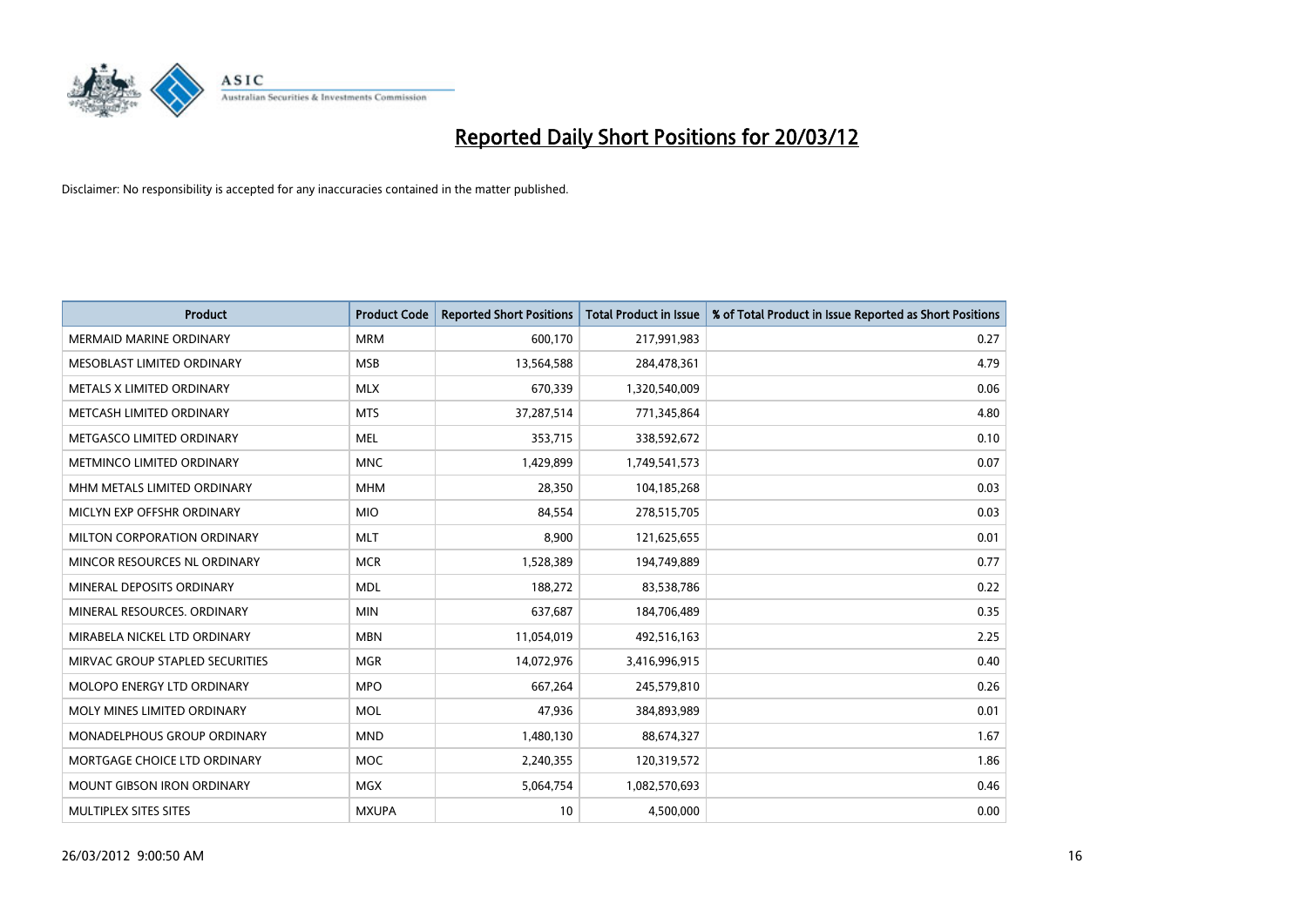

| <b>Product</b>                | <b>Product Code</b> | <b>Reported Short Positions</b> | <b>Total Product in Issue</b> | % of Total Product in Issue Reported as Short Positions |
|-------------------------------|---------------------|---------------------------------|-------------------------------|---------------------------------------------------------|
| MURCHISON METALS LTD ORDINARY | <b>MMX</b>          | 4,968,725                       | 450,093,277                   | 1.09                                                    |
| MYER HOLDINGS LTD ORDINARY    | <b>MYR</b>          | 71,503,784                      | 583,384,551                   | 12.25                                                   |
| MYSTATE LIMITED ORDINARY      | <b>MYS</b>          | 1,400                           | 86,963,862                    | 0.00                                                    |
| NATIONAL AUST. BANK ORDINARY  | <b>NAB</b>          | 15,669,712                      | 2,239,201,841                 | 0.67                                                    |
| NATURAL FUEL LIMITED ORDINARY | <b>NFL</b>          | 1                               | 1,121,912                     | 0.00                                                    |
| NAVIGATOR RESOURCES ORDINARY  | <b>NAV</b>          | 500                             | 2,222,216,576                 | 0.00                                                    |
| NAVITAS LIMITED ORDINARY      | <b>NVT</b>          | 8,816,276                       | 375,318,628                   | 2.34                                                    |
| NEON ENERGY LIMITED ORDINARY  | <b>NEN</b>          | 20,100                          | 436,414,518                   | 0.00                                                    |
| NEPTUNE MARINE ORDINARY       | <b>NMS</b>          | 182,253                         | 1,748,545,632                 | 0.01                                                    |
| NEW HOPE CORPORATION ORDINARY | <b>NHC</b>          | 741,168                         | 830,411,534                   | 0.08                                                    |
| NEWCREST MINING ORDINARY      | <b>NCM</b>          | 951,806                         | 764,960,000                   | 0.09                                                    |
| NEWS CORP A NON-VOTING CDI    | <b>NWSLV</b>        | 4,065,164                       | 1,660,710,629                 | 0.24                                                    |
| NEWS CORP B VOTING CDI        | <b>NWS</b>          | 2,064,634                       | 798,520,953                   | 0.27                                                    |
| NEXBIS LIMITED ORDINARY       | <b>NBS</b>          | 63,733                          | 798,356,704                   | 0.01                                                    |
| NEXTDC LIMITED ORDINARY       | <b>NXT</b>          | 140,224                         | 123,533,558                   | 0.11                                                    |
| NEXUS ENERGY LIMITED ORDINARY | <b>NXS</b>          | 4,866,410                       | 1,326,821,159                 | 0.35                                                    |
| NIB HOLDINGS LIMITED ORDINARY | <b>NHF</b>          | 122,667                         | 444,994,476                   | 0.03                                                    |
| NIDO PETROLEUM ORDINARY       | <b>NDO</b>          | 105,313                         | 1,389,163,151                 | 0.01                                                    |
| NKWE PLATINUM 10C US COMMON   | <b>NKP</b>          | 749                             | 559,651,184                   | 0.00                                                    |
| NOBLE MINERAL RES ORDINARY    | <b>NMG</b>          | 1,863,479                       | 550,620,653                   | 0.33                                                    |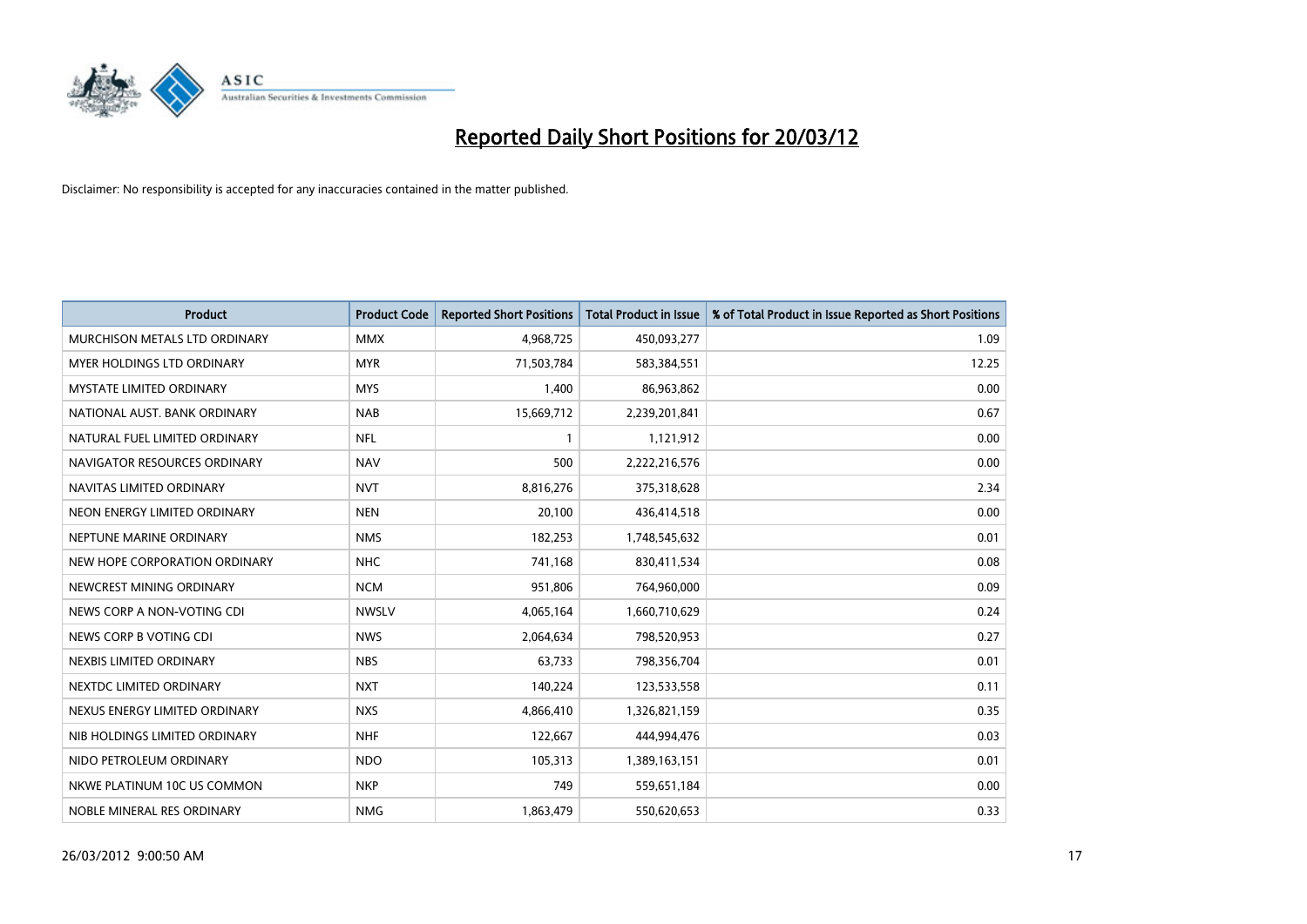

| <b>Product</b>                        | <b>Product Code</b> | <b>Reported Short Positions</b> | <b>Total Product in Issue</b> | % of Total Product in Issue Reported as Short Positions |
|---------------------------------------|---------------------|---------------------------------|-------------------------------|---------------------------------------------------------|
| NORTHERN IRON LTD ORDINARY            | <b>NFE</b>          | 443,536                         | 369,980,113                   | 0.12                                                    |
| NORTHERN STAR ORDINARY                | <b>NST</b>          | 19,349                          | 402,170,706                   | 0.00                                                    |
| NRW HOLDINGS LIMITED ORDINARY         | <b>NWH</b>          | 485,840                         | 278,888,011                   | 0.18                                                    |
| NUCOAL RESOURCES LTD ORDINARY         | <b>NCR</b>          | 767,480                         | 747,499,169                   | 0.10                                                    |
| NUFARM LIMITED ORDINARY               | <b>NUF</b>          | 3,856,730                       | 262,018,057                   | 1.47                                                    |
| <b>OAKTON LIMITED ORDINARY</b>        | <b>OKN</b>          | 830,851                         | 93,800,235                    | 0.89                                                    |
| OCEANAGOLD CORP. CHESS DEPOSITARY INT | OGC                 | 1,124,641                       | 262,827,709                   | 0.42                                                    |
| OCEANIA CAPITAL LTD ORDINARY          | <b>OCP</b>          | 2,500                           | 25,677,757                    | 0.01                                                    |
| OIL SEARCH LTD ORDINARY               | OSH                 | 9,709,560                       | 1,325,155,171                 | 0.71                                                    |
| OM HOLDINGS LIMITED ORDINARY          | OMH                 | 5,497,514                       | 604,105,150                   | 0.91                                                    |
| ONESTEEL LIMITED ORDINARY             | OST                 | 34,144,604                      | 1,342,393,583                 | 2.53                                                    |
| ORICA LIMITED ORDINARY                | ORI                 | 4,175,449                       | 365,007,037                   | 1.14                                                    |
| ORIGIN ENERGY ORDINARY                | <b>ORG</b>          | 5,653,392                       | 1,086,248,519                 | 0.52                                                    |
| OROCOBRE LIMITED ORDINARY             | <b>ORE</b>          | 96,489                          | 103,195,029                   | 0.09                                                    |
| OROTONGROUP LIMITED ORDINARY          | ORL                 | 7,206                           | 40,880,902                    | 0.01                                                    |
| OTTO ENERGY LIMITED ORDINARY          | OEL                 | 109,204                         | 1,138,290,071                 | 0.01                                                    |
| OZ MINERALS ORDINARY                  | OZL                 | 8,367,134                       | 313,266,898                   | 2.68                                                    |
| <b>PACIFIC BRANDS ORDINARY</b>        | <b>PBG</b>          | 5,336,182                       | 912,915,695                   | 0.59                                                    |
| PALADIN ENERGY LTD ORDINARY           | <b>PDN</b>          | 34,931,977                      | 835,645,290                   | 4.17                                                    |
| PANAUST LIMITED ORDINARY              | <b>PNA</b>          | 8,883,688                       | 602,479,854                   | 1.47                                                    |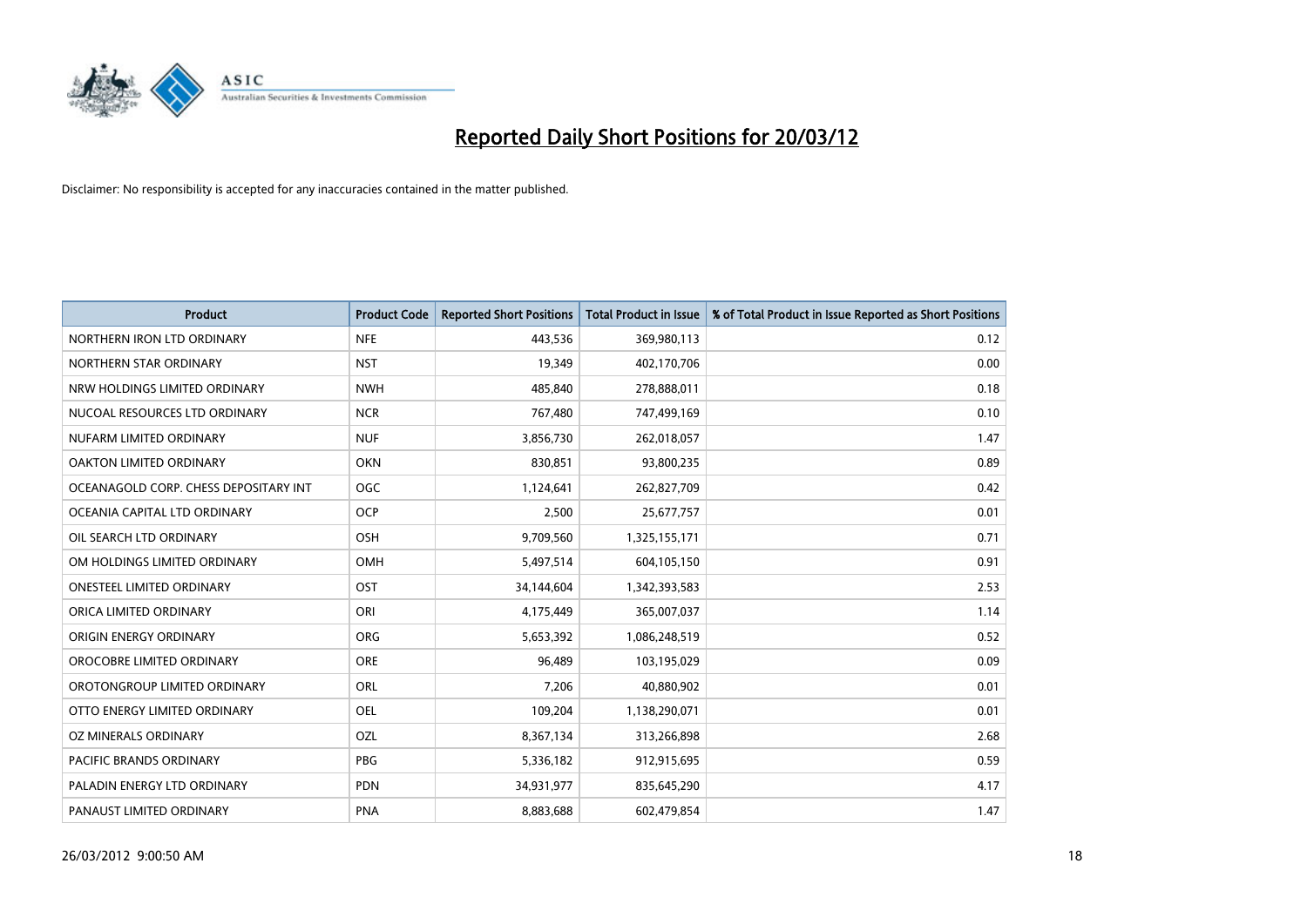

| <b>Product</b>                | <b>Product Code</b> | <b>Reported Short Positions</b> | <b>Total Product in Issue</b> | % of Total Product in Issue Reported as Short Positions |
|-------------------------------|---------------------|---------------------------------|-------------------------------|---------------------------------------------------------|
| PANORAMIC RESOURCES ORDINARY  | PAN                 | 597,291                         | 207,050,710                   | 0.29                                                    |
| PAPERLINX LIMITED ORDINARY    | <b>PPX</b>          | 8,293,549                       | 609,280,761                   | 1.36                                                    |
| PAPILLON RES LTD ORDINARY     | <b>PIR</b>          | 105,379                         | 240,195,284                   | 0.04                                                    |
| PATTIES FOODS LTD ORDINARY    | PFL                 | 6,001                           | 138,989,223                   | 0.00                                                    |
| PEET LIMITED ORDINARY         | <b>PPC</b>          | 994                             | 320,170,604                   | 0.00                                                    |
| PENINSULA ENERGY LTD ORDINARY | <b>PEN</b>          | 997,163                         | 2,150,533,341                 | 0.05                                                    |
| PERILYA LIMITED ORDINARY      | <b>PEM</b>          | 436,340                         | 769,316,426                   | 0.05                                                    |
| PERPETUAL LIMITED ORDINARY    | PPT                 | 2,413,030                       | 41,980,678                    | 5.77                                                    |
| PERSEUS MINING LTD ORDINARY   | PRU                 | 7,077,559                       | 457,562,088                   | 1.53                                                    |
| PETSEC ENERGY ORDINARY        | <b>PSA</b>          | 223,332                         | 235,283,622                   | 0.09                                                    |
| PHARMAXIS LTD ORDINARY        | <b>PXS</b>          | 2,858,529                       | 305,890,989                   | 0.93                                                    |
| PHOSPHAGENICS LTD. ORDINARY   | POH                 | 786,000                         | 1,017,565,957                 | 0.07                                                    |
| PHOTON GROUP LTD ORDINARY     | PGA                 | 250,510                         | 1,540,886,866                 | 0.02                                                    |
| PLATINUM ASSET ORDINARY       | <b>PTM</b>          | 8,465,502                       | 561,347,878                   | 1.50                                                    |
| PLATINUM AUSTRALIA ORDINARY   | PLA                 | 1,307,867                       | 504,968,043                   | 0.25                                                    |
| PLATINUM CAPITAL LTD ORDINARY | <b>PMC</b>          |                                 | 165,776,239                   | 0.00                                                    |
| PMI GOLD CORP CDI 1:1         | <b>PVM</b>          | 26,402                          | 58,931,262                    | 0.04                                                    |
| PMP LIMITED ORDINARY          | <b>PMP</b>          | 29,265                          | 325,461,328                   | 0.01                                                    |
| PORT BOUVARD LIMITED ORDINARY | PBD                 | 6,754                           | 593,868,295                   | 0.00                                                    |
| PREMIER INVESTMENTS ORDINARY  | <b>PMV</b>          | 537,622                         | 155,062,831                   | 0.35                                                    |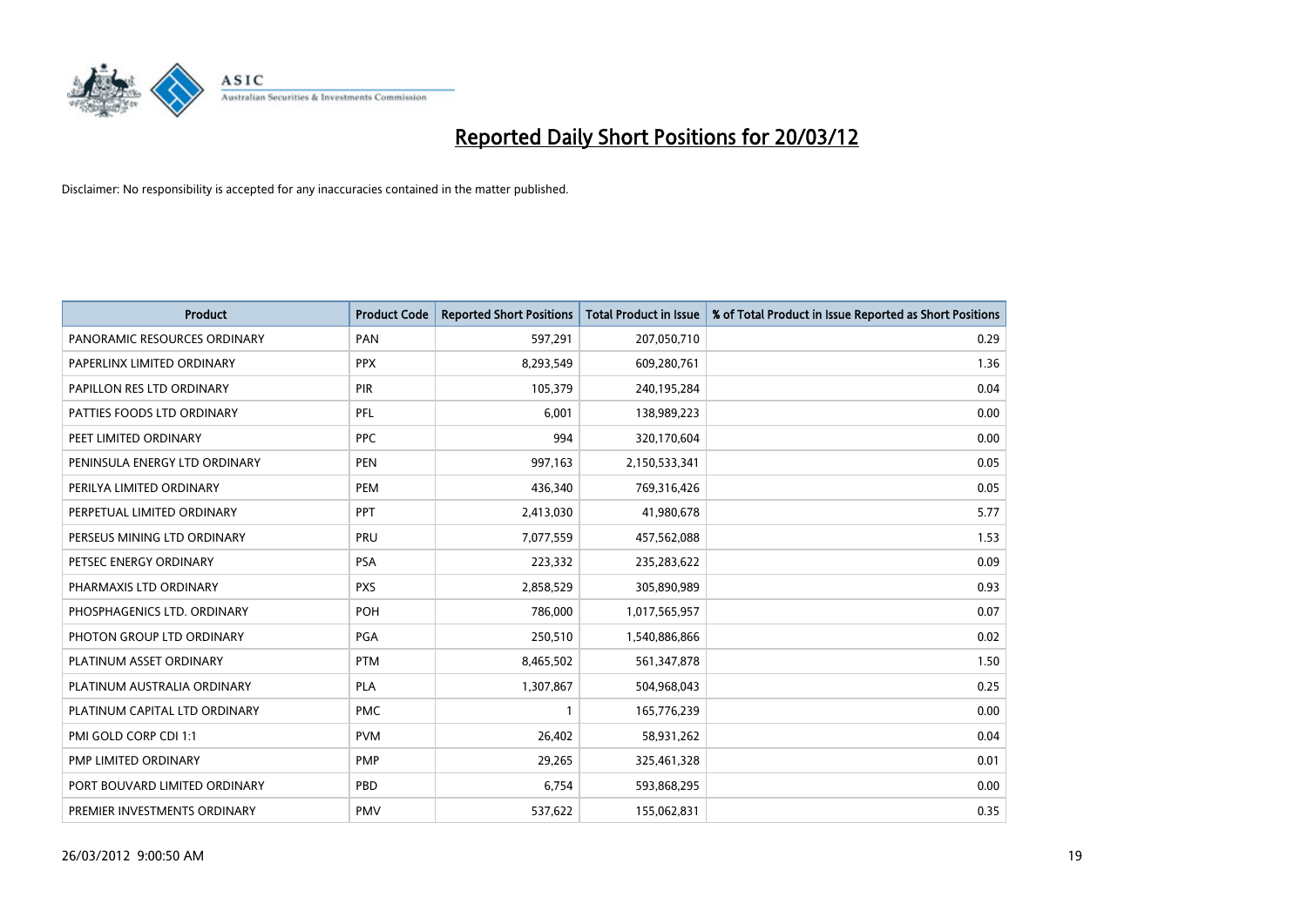

| <b>Product</b>                      | <b>Product Code</b> | <b>Reported Short Positions</b> | Total Product in Issue | % of Total Product in Issue Reported as Short Positions |
|-------------------------------------|---------------------|---------------------------------|------------------------|---------------------------------------------------------|
| PRIMA BIOMED LTD ORDINARY           | <b>PRR</b>          | 5,685,530                       | 1,065,063,388          | 0.52                                                    |
| PRIMARY HEALTH CARE ORDINARY        | <b>PRY</b>          | 11,460,771                      | 500,406,679            | 2.28                                                    |
| PRIME MEDIA GRP LTD ORDINARY        | <b>PRT</b>          | $\overline{2}$                  | 366,330,303            | 0.00                                                    |
| PRIMEAG AUSTRALIA ORDINARY          | PAG                 | 25,942                          | 266,394,444            | 0.01                                                    |
| PROGEN PHARMACEUTIC ORDINARY        | <b>PGL</b>          | 151,596                         | 24,709,097             | 0.61                                                    |
| PROGRAMMED ORDINARY                 | <b>PRG</b>          | 475,300                         | 118,173,778            | 0.39                                                    |
| <b>PSIVIDA CORP CDI 1:1</b>         | <b>PVA</b>          | 6,878                           | 8,973,987              | 0.08                                                    |
| <b>QANTAS AIRWAYS ORDINARY</b>      | QAN                 | 44,112,222                      | 2,265,123,620          | 1.95                                                    |
| OBE INSURANCE GROUP ORDINARY        | <b>OBE</b>          | 31,806,939                      | 1,157,601,767          | 2.67                                                    |
| OR NATIONAL LIMITED ORDINARY        | <b>ORN</b>          | 19,305,179                      | 2,440,000,000          | 0.79                                                    |
| ORXPHARMA LTD ORDINARY              | QRX                 | 661,092                         | 144,459,706            | 0.45                                                    |
| <b>QUBE LOGISTICS HLDG ORDINARY</b> | <b>QUB</b>          | 2,721,822                       | 902,964,885            | 0.30                                                    |
| RAMELIUS RESOURCES ORDINARY         | <b>RMS</b>          | 1,168,630                       | 335,775,519            | 0.35                                                    |
| RAMSAY HEALTH CARE ORDINARY         | <b>RHC</b>          | 1,668,907                       | 202,081,252            | 0.79                                                    |
| <b>RCR TOMLINSON ORDINARY</b>       | <b>RCR</b>          | 69,010                          | 134,028,849            | 0.05                                                    |
| <b>REA GROUP ORDINARY</b>           | <b>REA</b>          | 321,178                         | 131,714,699            | 0.24                                                    |
| RECKON LIMITED ORDINARY             | <b>RKN</b>          | 809,491                         | 132,839,672            | 0.61                                                    |
| <b>RED FORK ENERGY ORDINARY</b>     | <b>RFE</b>          | 7,696                           | 310,229,853            | 0.00                                                    |
| REDBANK ENERGY LTD ORDINARY         | <b>AEI</b>          | 19                              | 786,287                | 0.00                                                    |
| REED RESOURCES LTD ORDINARY         | <b>RDR</b>          | 268,204                         | 264,742,501            | 0.10                                                    |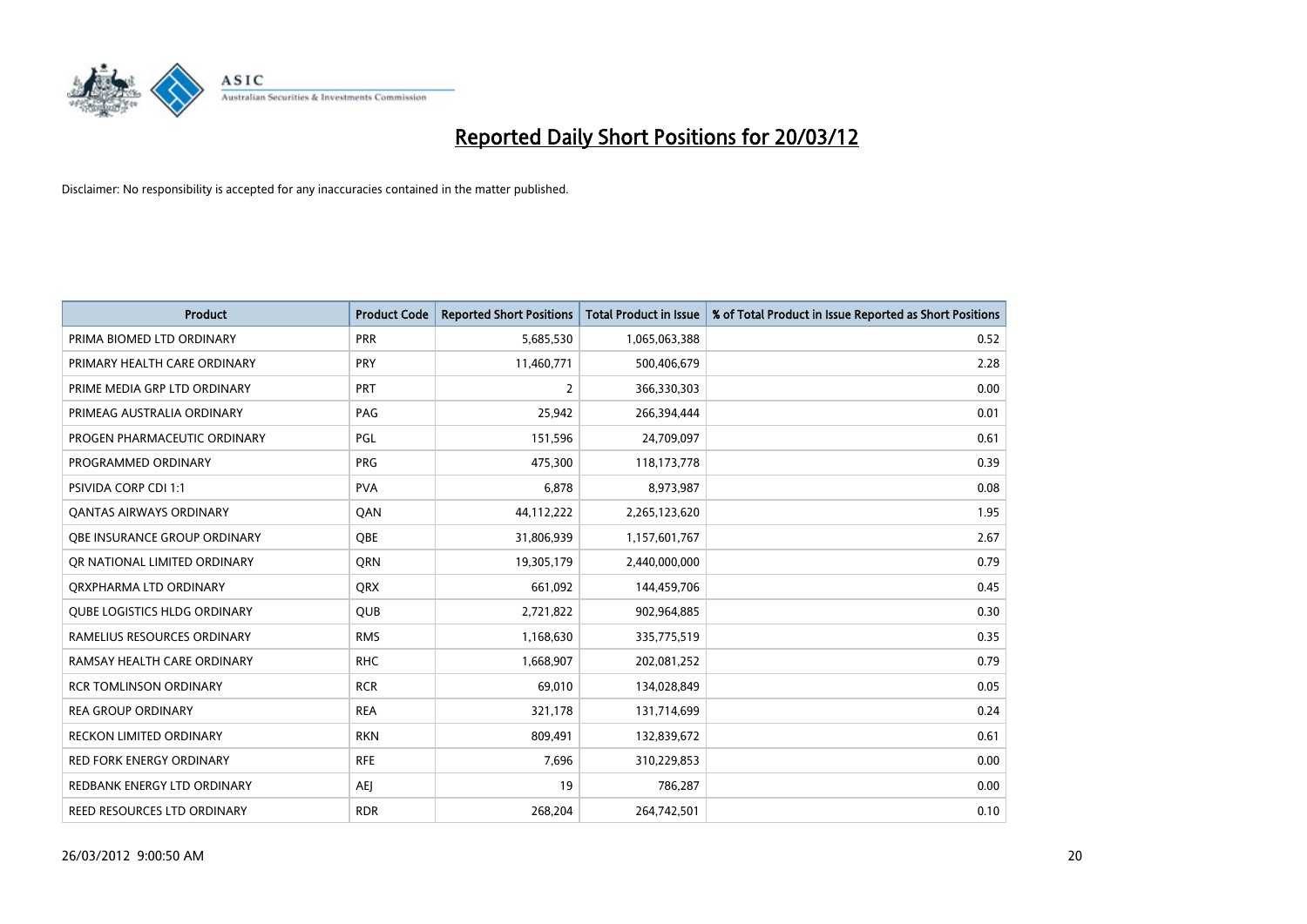

| <b>Product</b>                      | <b>Product Code</b> | <b>Reported Short Positions</b> | <b>Total Product in Issue</b> | % of Total Product in Issue Reported as Short Positions |
|-------------------------------------|---------------------|---------------------------------|-------------------------------|---------------------------------------------------------|
| REGIONAL EXPRESS ORDINARY           | <b>REX</b>          | 10,000                          | 121,254,902                   | 0.01                                                    |
| <b>REGIS RESOURCES ORDINARY</b>     | <b>RRL</b>          | 648,514                         | 439,461,863                   | 0.14                                                    |
| RESMED INC CDI 10:1                 | <b>RMD</b>          | 6,313,718                       | 1,556,242,300                 | 0.40                                                    |
| RESOLUTE MINING ORDINARY            | <b>RSG</b>          | 2,965,326                       | 655,756,462                   | 0.43                                                    |
| <b>RESOURCE GENERATION ORDINARY</b> | <b>RES</b>          | 157,911                         | 262,895,652                   | 0.06                                                    |
| REVERSE CORP LIMITED ORDINARY       | <b>REF</b>          | 25,141                          | 92,382,175                    | 0.03                                                    |
| REX MINERALS LIMITED ORDINARY       | <b>RXM</b>          | 1,075,564                       | 153,847,284                   | 0.71                                                    |
| RHG LIMITED ORDINARY                | <b>RHG</b>          | 31,776                          | 308,483,177                   | 0.01                                                    |
| <b>RIALTO ENERGY ORDINARY</b>       | <b>RIA</b>          | 939,317                         | 600,310,224                   | 0.16                                                    |
| RICO RESOURCES LTD DEFERRED         | <b>RRIN</b>         | 99,811                          | 14,874,477                    | 0.67                                                    |
| <b>RIDLEY CORPORATION ORDINARY</b>  | <b>RIC</b>          | 91,001                          | 307,817,071                   | 0.02                                                    |
| RIO TINTO LIMITED ORDINARY          | <b>RIO</b>          | 19,974,780                      | 435,758,720                   | 4.54                                                    |
| <b>RIVERCITY MOTORWAY STAPLED</b>   | <b>RCY</b>          | 132,000                         | 957,010,115                   | 0.01                                                    |
| ROC OIL COMPANY ORDINARY            | <b>ROC</b>          | 3,135,344                       | 682,506,352                   | 0.46                                                    |
| ROYAL WOLF HOLDINGS ORDINARY        | <b>RWH</b>          | 60.000                          | 100,387,052                   | 0.06                                                    |
| RURALCO HOLDINGS ORDINARY           | <b>RHL</b>          | 12,000                          | 55,019,284                    | 0.02                                                    |
| SAI GLOBAL LIMITED ORDINARY         | SAI                 | 2,621,784                       | 202,473,890                   | 1.30                                                    |
| SALMAT LIMITED ORDINARY             | <b>SLM</b>          | 175,989                         | 159,802,174                   | 0.10                                                    |
| SAMSON OIL & GAS LTD ORDINARY       | SSN                 | 3,288,836                       | 1,757,456,009                 | 0.18                                                    |
| SANDFIRE RESOURCES ORDINARY         | <b>SFR</b>          | 1,733,444                       | 151,152,635                   | 1.15                                                    |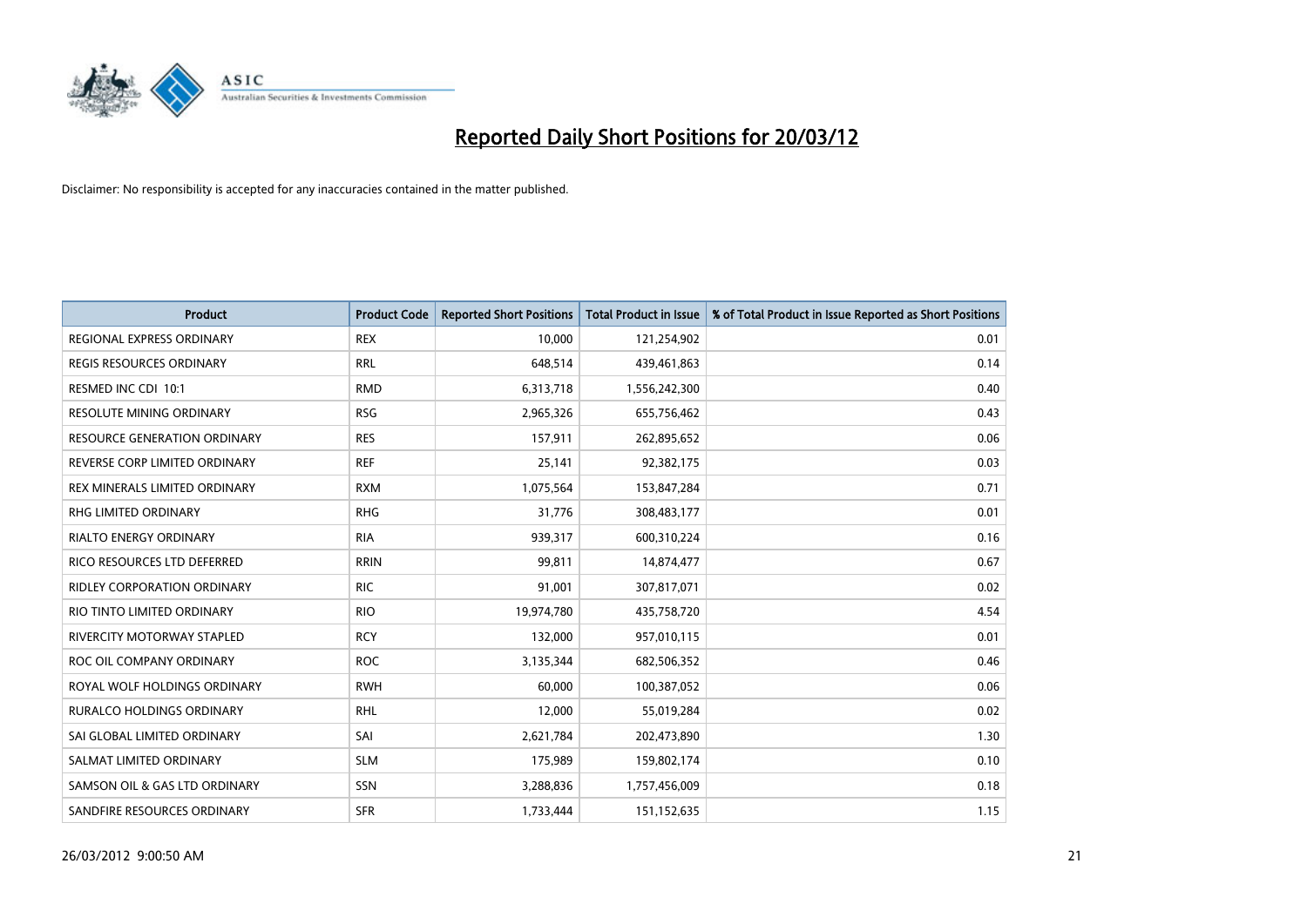

| <b>Product</b>                           | <b>Product Code</b> | <b>Reported Short Positions</b> | <b>Total Product in Issue</b> | % of Total Product in Issue Reported as Short Positions |
|------------------------------------------|---------------------|---------------------------------|-------------------------------|---------------------------------------------------------|
| <b>SANTOS LTD ORDINARY</b>               | <b>STO</b>          | 12,505,689                      | 942,520,812                   | 1.31                                                    |
| SARACEN MINERAL ORDINARY                 | SAR                 | 794,769                         | 593,993,240                   | 0.14                                                    |
| SEDGMAN LIMITED ORDINARY                 | <b>SDM</b>          | 190,354                         | 212,715,619                   | 0.08                                                    |
| SEEK LIMITED ORDINARY                    | <b>SEK</b>          | 15,377,252                      | 337,101,307                   | 4.51                                                    |
| SENETAS CORPORATION ORDINARY             | <b>SEN</b>          | 756,999                         | 463,105,195                   | 0.16                                                    |
| SENEX ENERGY LIMITED ORDINARY            | SXY                 | 1,771,206                       | 923,847,416                   | 0.19                                                    |
| SERVCORP LIMITED ORDINARY                | SRV                 | 26,183                          | 98,440,807                    | 0.03                                                    |
| SERVICE STREAM ORDINARY                  | SSM                 | 344,663                         | 283,418,867                   | 0.12                                                    |
| SEVEN GROUP HOLDINGS ORDINARY            | <b>SVW</b>          | 447,606                         | 306,910,281                   | 0.15                                                    |
| SEVEN WEST MEDIA LTD ORDINARY            | <b>SWM</b>          | 17,852,027                      | 645,719,542                   | 2.77                                                    |
| SIGMA PHARMACEUTICAL ORDINARY            | <b>SIP</b>          | 12,414,815                      | 1,178,626,572                 | 1.07                                                    |
| SILEX SYSTEMS ORDINARY                   | <b>SLX</b>          | 576,534                         | 170,133,997                   | 0.32                                                    |
| SILVER LAKE RESOURCE ORDINARY            | <b>SLR</b>          | 437,924                         | 220,264,064                   | 0.20                                                    |
| SIMS METAL MGMT LTD ORDINARY             | SGM                 | 6,381,346                       | 205,856,443                   | 3.07                                                    |
| SINGAPORE TELECOMM. CHESS DEPOSITARY INT | SGT                 | 10,331,967                      | 176,974,336                   | 5.81                                                    |
| SIRIUS RESOURCES NL ORDINARY             | <b>SIR</b>          | 82,500                          | 150,934,586                   | 0.05                                                    |
| SIRTEX MEDICAL ORDINARY                  | <b>SRX</b>          | 18,260                          | 55,768,136                    | 0.03                                                    |
| SKILLED GROUP LTD ORDINARY               | <b>SKE</b>          | 710,702                         | 233,487,276                   | 0.30                                                    |
| SKY CITY ENTERTAIN, ORDINARY             | <b>SKC</b>          | 895,672                         | 576,958,340                   | 0.15                                                    |
| SMS MANAGEMENT. ORDINARY                 | <b>SMX</b>          | 599,645                         | 68,290,180                    | 0.88                                                    |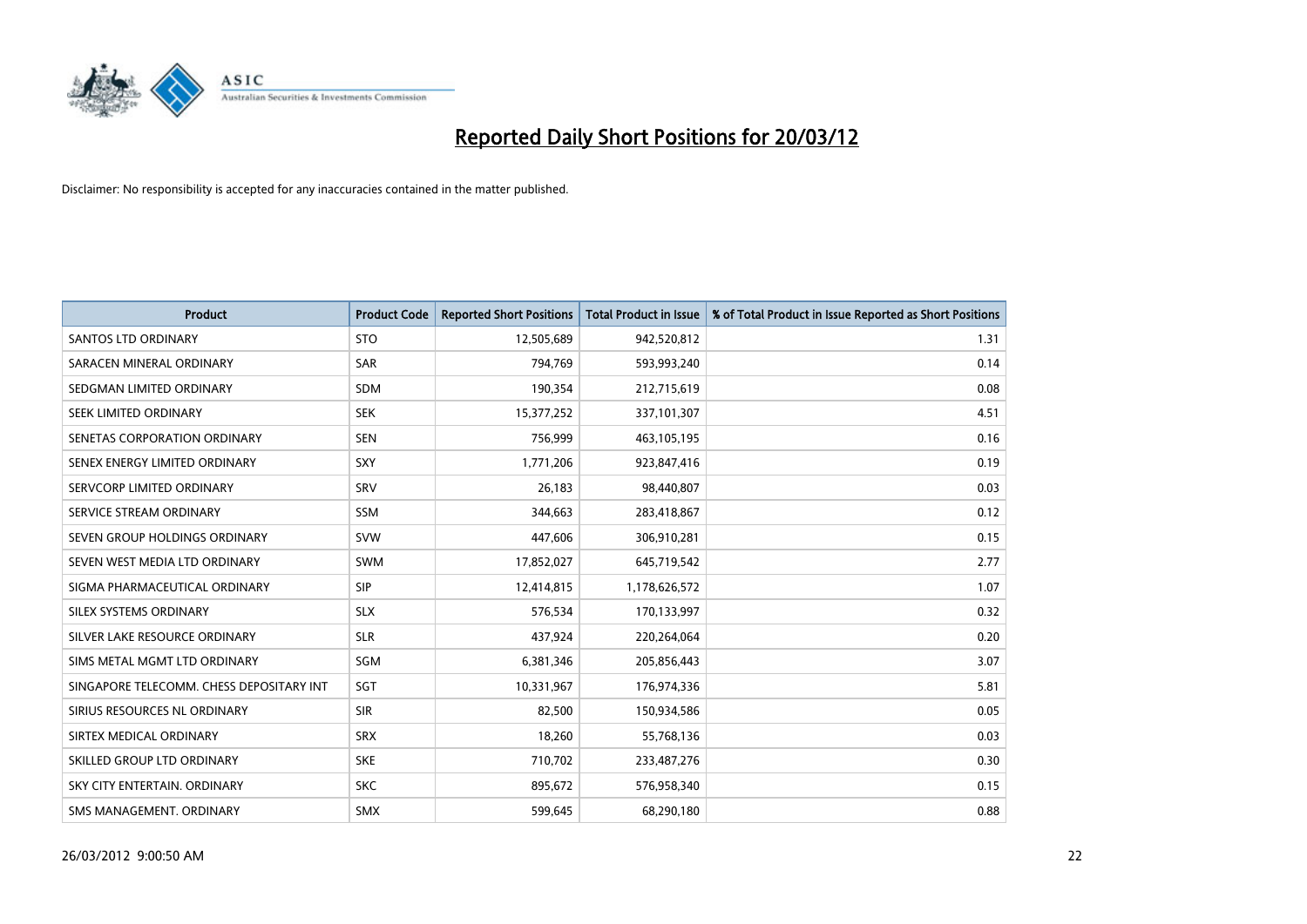

| <b>Product</b>                           | <b>Product Code</b> | <b>Reported Short Positions</b> | <b>Total Product in Issue</b> | % of Total Product in Issue Reported as Short Positions |
|------------------------------------------|---------------------|---------------------------------|-------------------------------|---------------------------------------------------------|
| SONIC HEALTHCARE ORDINARY                | <b>SHL</b>          | 5,586,245                       | 389,969,875                   | 1.46                                                    |
| SOUL PATTINSON (W.H) ORDINARY            | SOL                 | 726                             | 239,395,320                   | 0.00                                                    |
| SOUTH BOULDER MINES ORDINARY             | <b>STB</b>          | 127,227                         | 116,232,826                   | 0.11                                                    |
| SP AUSNET STAPLED SECURITIES             | <b>SPN</b>          | 2,227,551                       | 2,896,219,682                 | 0.07                                                    |
| SPARK INFRASTRUCTURE STAPLED NOTE & UNIT | SKI                 | 19,630,821                      | 1,326,734,264                 | 1.47                                                    |
| SPDR 200 FUND ETF UNITS                  | <b>STW</b>          | 8                               | 51,538,531                    | 0.00                                                    |
| SPECIALTY FASHION ORDINARY               | <b>SFH</b>          | 2,609,221                       | 192,086,121                   | 1.36                                                    |
| SPOTLESS GROUP LTD ORDINARY              | <b>SPT</b>          | 892,743                         | 265,454,407                   | 0.34                                                    |
| ST BARBARA LIMITED ORDINARY              | <b>SBM</b>          | 8,362,748                       | 325,615,389                   | 2.57                                                    |
| STANMORE COAL LTD ORDINARY               | <b>SMR</b>          | 17,231                          | 159,973,418                   | 0.01                                                    |
| STARPHARMA HOLDINGS ORDINARY             | <b>SPL</b>          | 2,259,848                       | 280,772,451                   | 0.80                                                    |
| STH AMERICAN COR LTD ORDINARY            | SAY                 | 9,200                           | 257,785,604                   | 0.00                                                    |
| STHN CROSS MEDIA ORDINARY                | SXL                 | 13,814,477                      | 705,766,444                   | 1.95                                                    |
| STOCKLAND UNITS/ORD STAPLED              | SGP                 | 22,615,785                      | 2,282,906,147                 | 0.98                                                    |
| STRAITS RES LTD. ORDINARY                | SRO                 | 851,771                         | 373,496,141                   | 0.23                                                    |
| STW COMMUNICATIONS ORDINARY              | SGN                 | 223,942                         | 362,798,351                   | 0.06                                                    |
| SUNCORP GROUP LTD ORDINARY               | <b>SUN</b>          | 12,482,570                      | 1,286,600,980                 | 0.96                                                    |
| SUNDANCE ENERGY ORDINARY                 | <b>SEA</b>          | 485,938                         | 277,098,474                   | 0.17                                                    |
| SUNDANCE RESOURCES ORDINARY              | <b>SDL</b>          | 7,772,655                       | 2,933,234,505                 | 0.27                                                    |
| SUNLAND GROUP LTD ORDINARY               | <b>SDG</b>          | 99,322                          | 201,578,526                   | 0.05                                                    |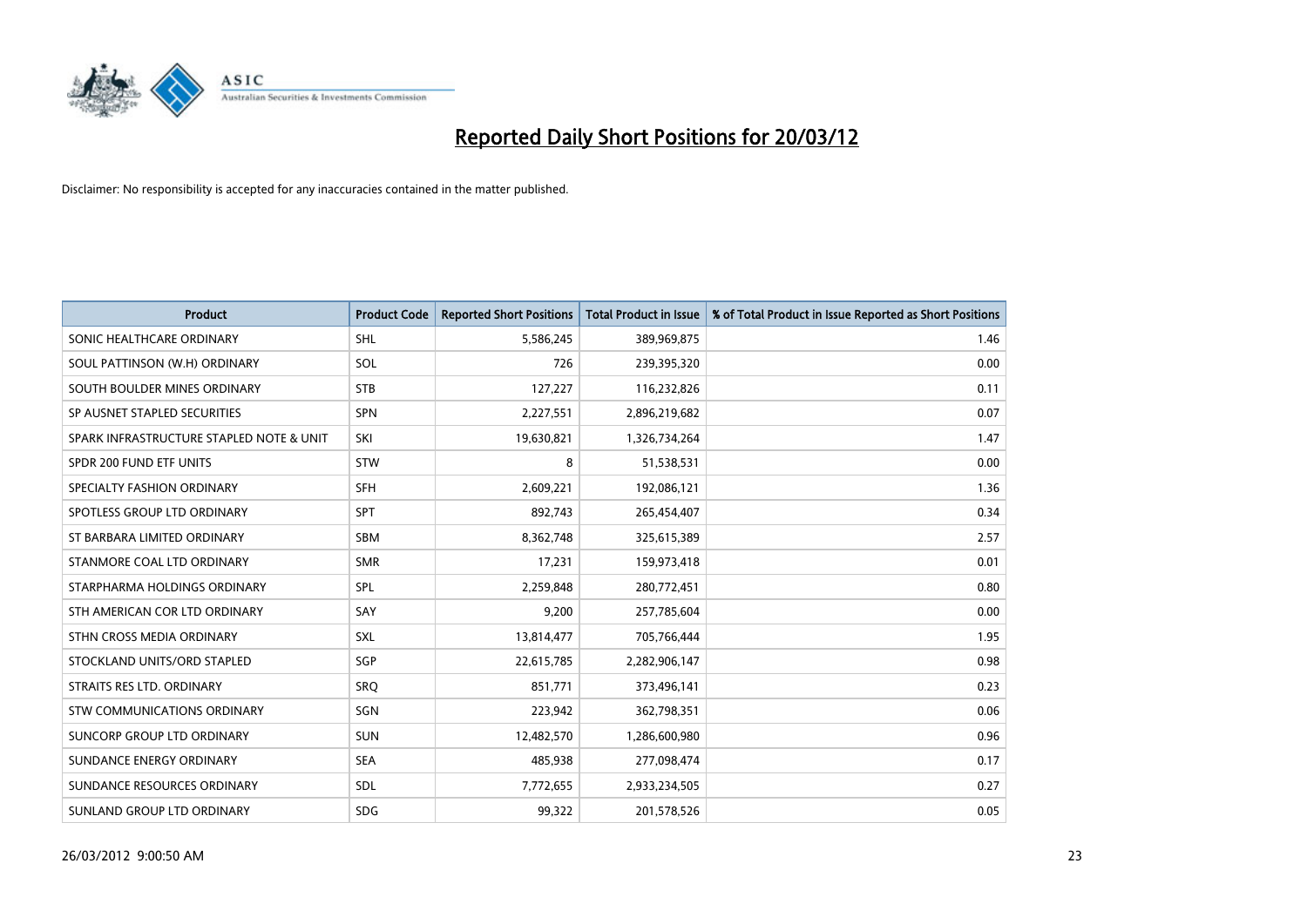

| <b>Product</b>                       | <b>Product Code</b> | <b>Reported Short Positions</b> | <b>Total Product in Issue</b> | % of Total Product in Issue Reported as Short Positions |
|--------------------------------------|---------------------|---------------------------------|-------------------------------|---------------------------------------------------------|
| SUPER RET REP LTD ORDINARY           | <b>SUL</b>          | 1,277,351                       | 195,004,593                   | 0.65                                                    |
| SWICK MINING ORDINARY                | <b>SWK</b>          | 1,548                           | 237,024,970                   | 0.00                                                    |
| SYD AIRPORT STAPLED US PROHIBIT.     | <b>SYD</b>          | 4,673,062                       | 1,861,210,782                 | 0.24                                                    |
| SYMEX HOLDINGS ORDINARY              | <b>SYM</b>          | 6,633                           | 191,593,493                   | 0.00                                                    |
| TABCORP HOLDINGS LTD ORDINARY        | <b>TAH</b>          | 11,822,409                      | 712,805,880                   | 1.64                                                    |
| <b>TALENT2 INTERNATION ORDINARY</b>  | <b>TWO</b>          | $\overline{7}$                  | 147,403,701                   | 0.00                                                    |
| TANAMI GOLD NL ORDINARY              | <b>TAM</b>          | 153,174                         | 261,132,677                   | 0.06                                                    |
| TAP OIL LIMITED ORDINARY             | <b>TAP</b>          | 2,794,446                       | 241,295,311                   | 1.14                                                    |
| TASSAL GROUP LIMITED ORDINARY        | <b>TGR</b>          | 77,004                          | 146,304,404                   | 0.04                                                    |
| <b>TATTS GROUP LTD ORDINARY</b>      | <b>TTS</b>          | 17,429,782                      | 1,340,770,798                 | 1.30                                                    |
| TELECOM CORPORATION ORDINARY         | <b>TEL</b>          | 8,176,111                       | 1,925,427,596                 | 0.42                                                    |
| <b>TELSTRA CORPORATION, ORDINARY</b> | <b>TLS</b>          | 48,369,397                      | 12,443,074,357                | 0.36                                                    |
| TEN NETWORK HOLDINGS ORDINARY        | <b>TEN</b>          | 62,463,217                      | 1,045,236,720                 | 5.97                                                    |
| TERANGA GOLD CORP CDI 1:1            | <b>TGZ</b>          | 130,456                         | 155,865,666                   | 0.06                                                    |
| TEXON PETROLEUM LTD ORDINARY         | <b>TXN</b>          | 10,590                          | 242,539,848                   | 0.00                                                    |
| TFS CORPORATION LTD ORDINARY         | <b>TFC</b>          | 88,126                          | 279,621,829                   | 0.03                                                    |
| THAKRAL HOLDINGS GRP ORDINARY/UNIT   | <b>THG</b>          | $\overline{2}$                  | 585,365,014                   | 0.00                                                    |
| THE REJECT SHOP ORDINARY             | <b>TRS</b>          | 1,947,770                       | 26,071,170                    | 7.49                                                    |
| THINKSMART LIMITED ORDINARY          | <b>TSM</b>          | 145,000                         | 138,432,658                   | 0.10                                                    |
| THOR MINING PLC CHESS DEPOSITARY 1:1 | <b>THR</b>          | 2,307                           | 222,489,120                   | 0.00                                                    |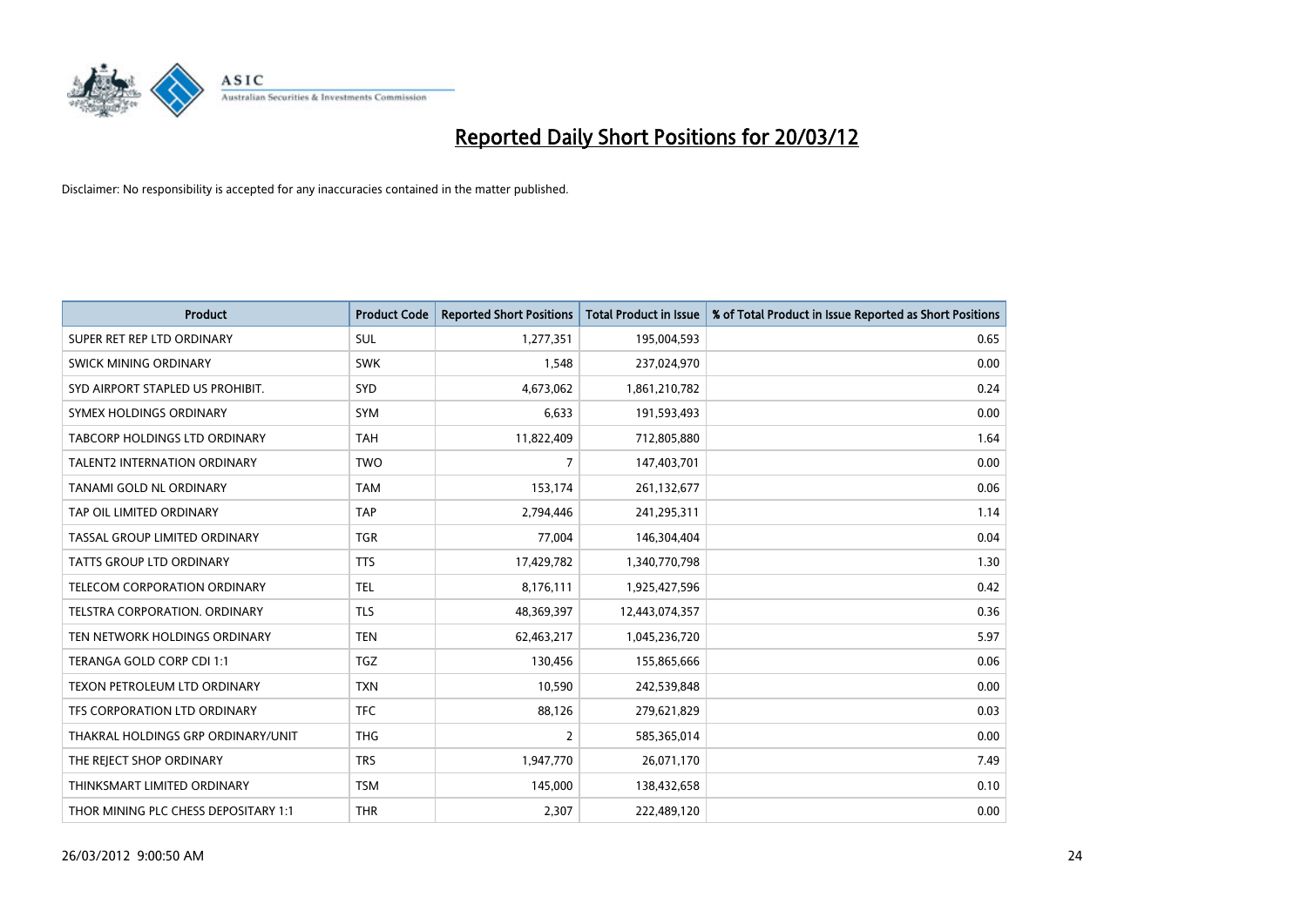

| <b>Product</b>                       | <b>Product Code</b> | <b>Reported Short Positions</b> | <b>Total Product in Issue</b> | % of Total Product in Issue Reported as Short Positions |
|--------------------------------------|---------------------|---------------------------------|-------------------------------|---------------------------------------------------------|
| THORN GROUP LIMITED ORDINARY         | <b>TGA</b>          | 244,019                         | 146,374,703                   | 0.17                                                    |
| <b>TIGER RESOURCES ORDINARY</b>      | <b>TGS</b>          | 4,030,722                       | 671,948,102                   | 0.57                                                    |
| <b>TISHMAN SPEYER UNITS</b>          | <b>TSO</b>          | 39,052                          | 338,440,904                   | 0.01                                                    |
| TNG LIMITED ORDINARY                 | <b>TNG</b>          | 4,321                           | 344,611,705                   | 0.00                                                    |
| <b>TOLL HOLDINGS LTD ORDINARY</b>    | <b>TOL</b>          | 29,004,537                      | 717,133,875                   | 4.04                                                    |
| TORO ENERGY LIMITED ORDINARY         | <b>TOE</b>          | 435,404                         | 975,436,676                   | 0.04                                                    |
| <b>TOWER LIMITED ORDINARY</b>        | <b>TWR</b>          | 689.519                         | 266,371,322                   | 0.26                                                    |
| TOX FREE SOLUTIONS ORDINARY          | <b>TOX</b>          | 79,094                          | 114,563,108                   | 0.07                                                    |
| TPG TELECOM LIMITED ORDINARY         | <b>TPM</b>          | 1,679,383                       | 793,808,141                   | 0.22                                                    |
| <b>TRADE ME GROUP ORDINARY</b>       | <b>TME</b>          | 555                             | 395,745,510                   | 0.00                                                    |
| <b>TRANSFIELD SERVICES ORDINARY</b>  | <b>TSE</b>          | 4,691,676                       | 542,977,583                   | 0.87                                                    |
| TRANSPACIFIC INDUST, ORDINARY        | <b>TPI</b>          | 5,664,620                       | 1,578,209,025                 | 0.36                                                    |
| TRANSURBAN GROUP TRIPLE STAPLED SEC. | <b>TCL</b>          | 4,997,189                       | 1,458,321,112                 | 0.34                                                    |
| TREASURY WINE ESTATE ORDINARY        | <b>TWE</b>          | 14,063,840                      | 647,227,144                   | 2.15                                                    |
| TRINITY GROUP STAPLED SECURITIES     | <b>TCO</b>          | 3,419                           | 193,235,631                   | 0.00                                                    |
| TROY RESOURCES LTD ORDINARY          | <b>TRY</b>          | 67,548                          | 88,929,149                    | 0.07                                                    |
| UGL LIMITED ORDINARY                 | UGL                 | 4,675,550                       | 166,315,038                   | 2.80                                                    |
| UNILIFE CORPORATION CDI 6:1          | <b>UNS</b>          | 224,168                         | 263,797,950                   | 0.07                                                    |
| <b>VDM GROUP LIMITED ORDINARY</b>    | <b>VMG</b>          | 11,116                          | 933,728,267                   | 0.00                                                    |
| <b>VENTURE MINERALS ORDINARY</b>     | <b>VMS</b>          | 259,422                         | 232,468,592                   | 0.11                                                    |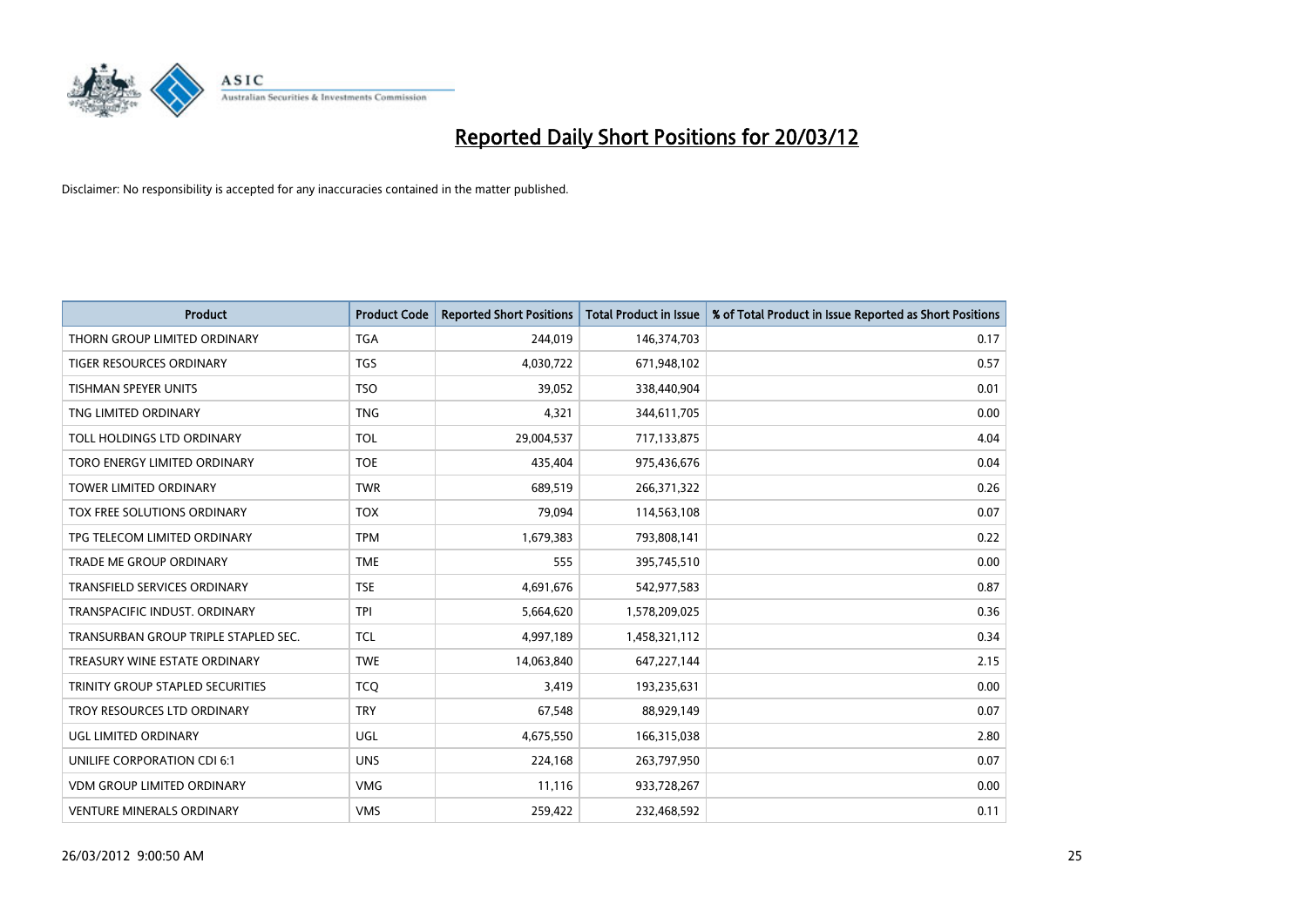

| <b>Product</b>                         | <b>Product Code</b> | <b>Reported Short Positions</b> | <b>Total Product in Issue</b> | % of Total Product in Issue Reported as Short Positions |
|----------------------------------------|---------------------|---------------------------------|-------------------------------|---------------------------------------------------------|
| <b>VIEW RESOURCES LTD ORDINARY</b>     | <b>VRE</b>          | 1,760                           | 881,953,670                   | 0.00                                                    |
| <b>VIRGIN AUS HLDG LTD ORDINARY</b>    | <b>VAH</b>          | 4,168,210                       | 2,210,197,600                 | 0.18                                                    |
| <b>VITA GROUP LTD ORDINARY</b>         | <b>VTG</b>          | 75,190                          | 142,499,800                   | 0.05                                                    |
| VITERRA INC CDI 1:1                    | <b>VTA</b>          | 3,838                           | 68,629,939                    | 0.01                                                    |
| <b>WATPAC LIMITED ORDINARY</b>         | <b>WTP</b>          | 16,461                          | 184,332,526                   | 0.00                                                    |
| <b>WDS LIMITED ORDINARY</b>            | <b>WDS</b>          | 1,350                           | 144,740,614                   | 0.00                                                    |
| WEBJET LIMITED ORDINARY                | <b>WEB</b>          | 77,575                          | 72,584,641                    | 0.10                                                    |
| <b>WESFARMERS LIMITED ORDINARY</b>     | <b>WES</b>          | 25,441,924                      | 1,006,485,848                 | 2.53                                                    |
| WESFARMERS LIMITED PARTIALLY PROTECTED | <b>WESN</b>         | 2,375,195                       | 150,586,314                   | 1.59                                                    |
| <b>WESTERN AREAS NL ORDINARY</b>       | <b>WSA</b>          | 8,003,479                       | 179,735,899                   | 4.46                                                    |
| WESTERN DESERT RES. ORDINARY           | <b>WDR</b>          | 948                             | 218,719,203                   | 0.00                                                    |
| WESTFIELD GROUP ORD/UNIT STAPLED SEC   | <b>WDC</b>          | 15,853,680                      | 2,308,988,539                 | 0.67                                                    |
| WESTFIELD RETAIL TST UNIT STAPLED      | <b>WRT</b>          | 43,052,248                      | 3,054,166,195                 | 1.38                                                    |
| <b>WESTPAC BANKING CORP ORDINARY</b>   | <b>WBC</b>          | 52,471,740                      | 3,054,129,398                 | 1.67                                                    |
| WHITE ENERGY COMPANY ORDINARY          | <b>WEC</b>          | 2,860,556                       | 316,104,241                   | 0.90                                                    |
| <b>WHITEHAVEN COAL ORDINARY</b>        | <b>WHC</b>          | 5,985,819                       | 496,245,083                   | 1.19                                                    |
| WHK GROUP LIMITED ORDINARY             | <b>WHG</b>          | 111,983                         | 265,200,652                   | 0.04                                                    |
| WIDE BAY AUST LTD ORDINARY             | <b>WBB</b>          | 75,019                          | 35,844,879                    | 0.21                                                    |
| <b>WILDHORSE ENERGY ORDINARY</b>       | <b>WHE</b>          | 26,413                          | 250,928,627                   | 0.01                                                    |
| WOODSIDE PETROLEUM ORDINARY            | <b>WPL</b>          | 6,462,803                       | 805,671,604                   | 0.81                                                    |